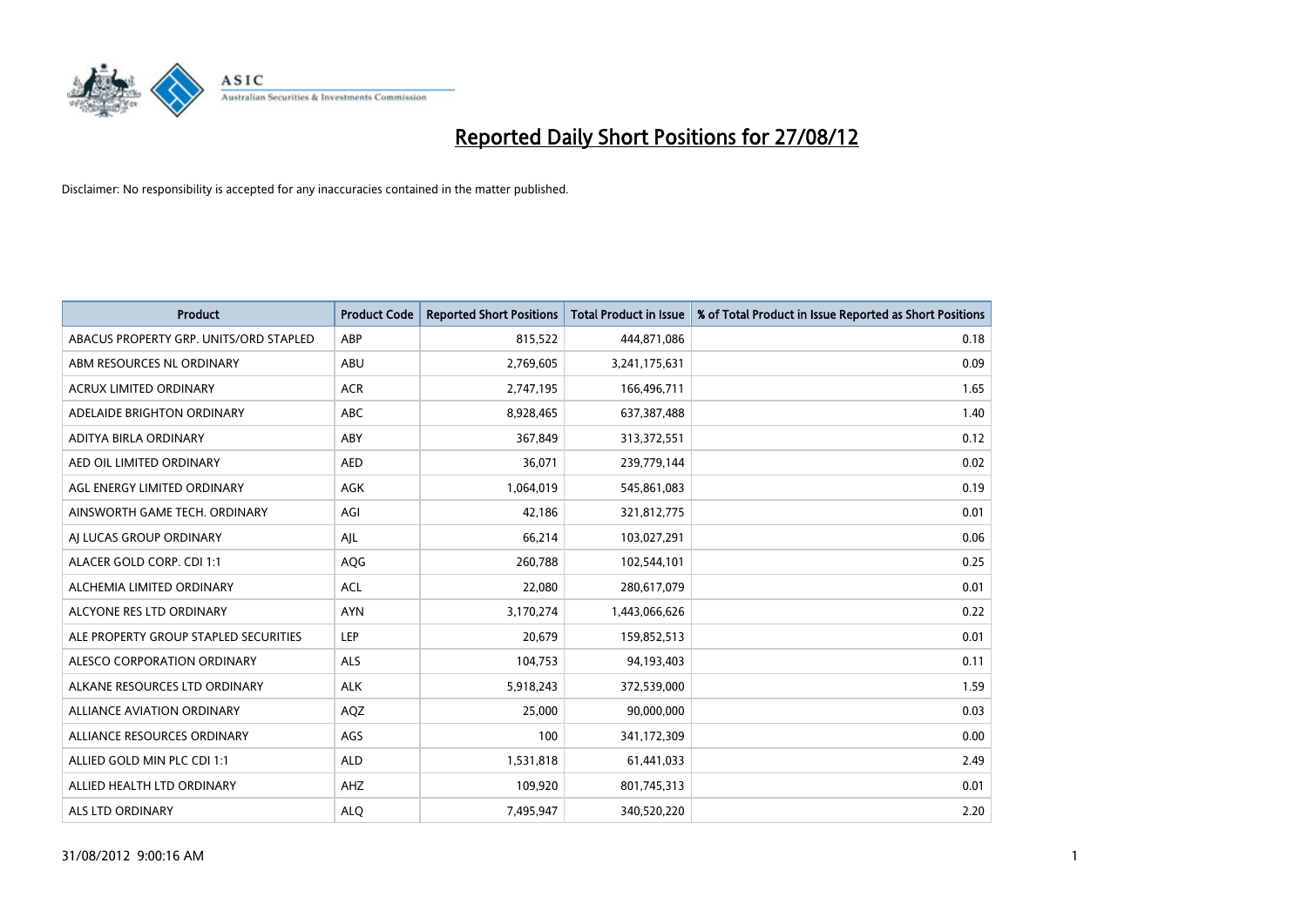

| <b>Product</b>                          | <b>Product Code</b> | <b>Reported Short Positions</b> | <b>Total Product in Issue</b> | % of Total Product in Issue Reported as Short Positions |
|-----------------------------------------|---------------------|---------------------------------|-------------------------------|---------------------------------------------------------|
| ALTONA MINING LTD ORDINARY              | <b>AOH</b>          | 51,423                          | 527,271,038                   | 0.01                                                    |
| ALUMINA LIMITED ORDINARY                | <b>AWC</b>          | 220,667,600                     | 2,440,196,187                 | 9.04                                                    |
| AMCOR LIMITED ORDINARY                  | AMC                 | 4,299,739                       | 1,206,684,923                 | 0.36                                                    |
| AMP LIMITED ORDINARY                    | AMP                 | 10,751,844                      | 2,894,931,180                 | 0.37                                                    |
| AMPELLA MINING ORDINARY                 | <b>AMX</b>          | 4,957,918                       | 246,800,493                   | 2.01                                                    |
| ANGLOGOLD ASHANTI CDI 5:1               | AGG                 | 3,000                           | 89,207,765                    | 0.00                                                    |
| ANSELL LIMITED ORDINARY                 | <b>ANN</b>          | 5,252,254                       | 130,656,668                   | 4.02                                                    |
| ANTARES ENERGY LTD ORDINARY             | <b>AZZ</b>          | 325,855                         | 258,000,000                   | 0.13                                                    |
| ANZ BANKING GRP LTD ORDINARY            | ANZ                 | 9,360,746                       | 2,716,019,028                 | 0.34                                                    |
| APA GROUP STAPLED SECURITIES            | <b>APA</b>          | 26,075,353                      | 644,485,583                   | 4.05                                                    |
| APN NEWS & MEDIA ORDINARY               | <b>APN</b>          | 16,974,218                      | 649,010,756                   | 2.62                                                    |
| AQUARIUS PLATINUM. ORDINARY             | <b>AQP</b>          | 11,025,626                      | 472,851,336                   | 2.33                                                    |
| AQUILA RESOURCES ORDINARY               | <b>AQA</b>          | 6,723,719                       | 411,804,442                   | 1.63                                                    |
| ARAFURA RESOURCE LTD ORDINARY           | ARU                 | 5,528,959                       | 396,004,144                   | 1.40                                                    |
| ARB CORPORATION ORDINARY                | ARP                 | 35,027                          | 72,481,302                    | 0.05                                                    |
| ARDENT LEISURE GROUP STAPLED SECURITIES | AAD                 | 561,727                         | 334,209,401                   | 0.17                                                    |
| ARISTOCRAT LEISURE ORDINARY             | <b>ALL</b>          | 24,804,077                      | 550,502,889                   | 4.51                                                    |
| ARRIUM LTD ORDINARY                     | ARI                 | 28,849,239                      | 1,345,665,626                 | 2.14                                                    |
| <b>ASCIANO LIMITED ORDINARY</b>         | <b>AIO</b>          | 6,281,150                       | 975,385,664                   | 0.64                                                    |
| ASG GROUP LIMITED ORDINARY              | <b>ASZ</b>          | 849.269                         | 172,172,079                   | 0.49                                                    |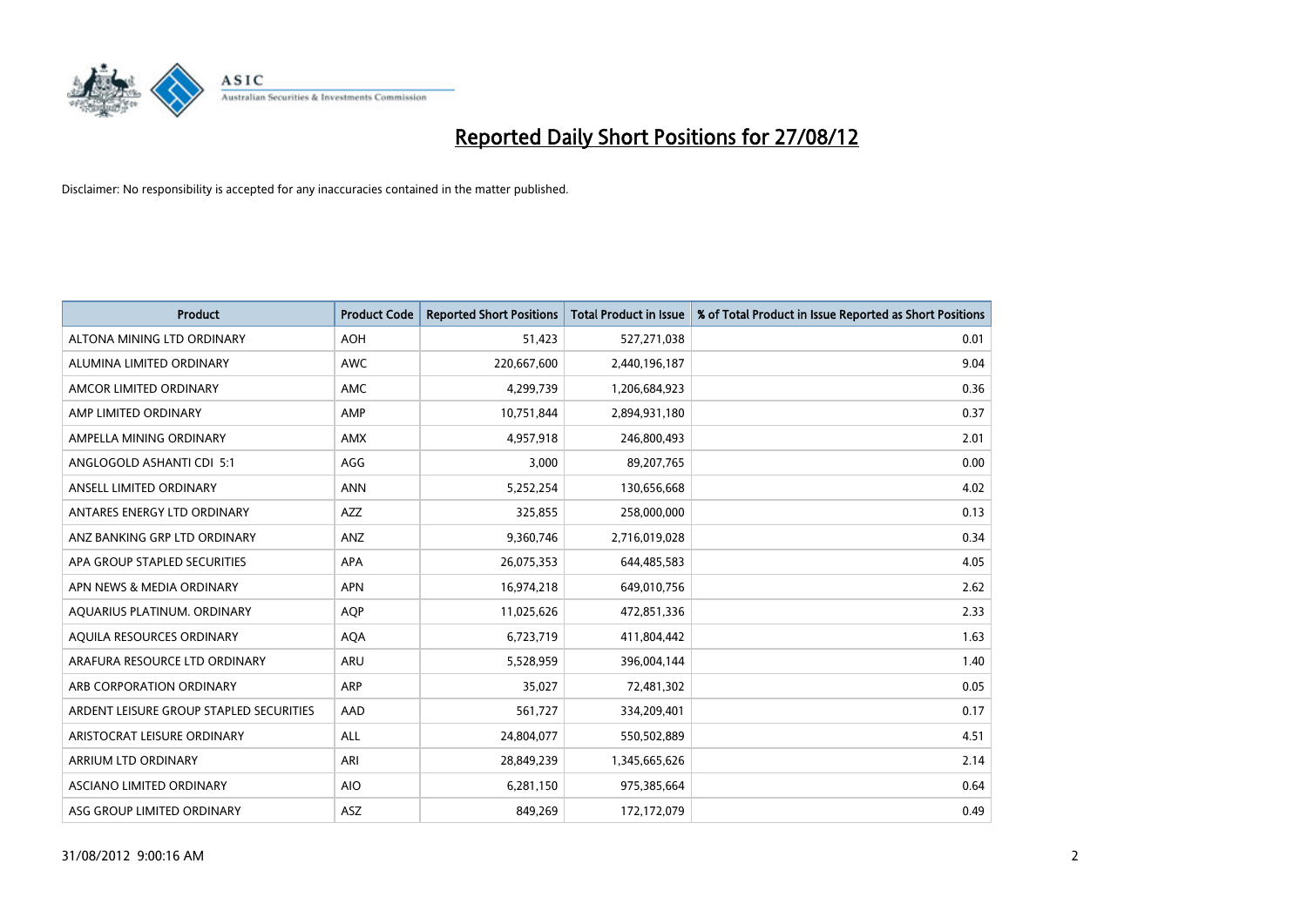

| <b>Product</b>                              | <b>Product Code</b> | <b>Reported Short Positions</b> | <b>Total Product in Issue</b> | % of Total Product in Issue Reported as Short Positions |
|---------------------------------------------|---------------------|---------------------------------|-------------------------------|---------------------------------------------------------|
| ASPEN GROUP ORD/UNITS STAPLED               | <b>APZ</b>          | 526,803                         | 600,507,326                   | 0.09                                                    |
| ASPIRE MINING LTD ORDINARY                  | <b>AKM</b>          | 270,206                         | 620,594,556                   | 0.04                                                    |
| ASTRO JAP PROP GROUP STAPLED SECURITIES     | AJA                 | 5,827                           | 58,445,002                    | 0.01                                                    |
| ASX LIMITED ORDINARY                        | ASX                 | 3,181,573                       | 175,136,729                   | 1.82                                                    |
| ATLAS IRON LIMITED ORDINARY                 | AGO                 | 9,081,389                       | 904,580,993                   | 1.00                                                    |
| <b>AURORA OIL &amp; GAS ORDINARY</b>        | <b>AUT</b>          | 6,883,479                       | 447,885,778                   | 1.54                                                    |
| AUSDRILL LIMITED ORDINARY                   | <b>ASL</b>          | 1,935,461                       | 304,397,289                   | 0.64                                                    |
| AUSENCO LIMITED ORDINARY                    | AAX                 | 501,053                         | 123,872,665                   | 0.40                                                    |
| AUSGOLD LIMITED ORDINARY                    | <b>AUC</b>          | 50,000                          | 136,224,010                   | 0.04                                                    |
| <b>AUSTAL LIMITED ORDINARY</b>              | ASB                 | 177,718                         | 188,193,007                   | 0.09                                                    |
| AUSTIN ENGINEERING ORDINARY                 | ANG                 | 38,818                          | 72,314,403                    | 0.05                                                    |
| <b>AUSTRALAND PROPERTY STAPLED SECURITY</b> | <b>ALZ</b>          | 458,977                         | 576,846,597                   | 0.08                                                    |
| AUSTRALIAN AGRICULT. ORDINARY               | AAC                 | 305,082                         | 312,905,085                   | 0.10                                                    |
| AUSTRALIAN INFRASTR. UNITS/ORDINARY         | <b>AIX</b>          | 3,101,585                       | 620,733,944                   | 0.50                                                    |
| AUSTRALIAN PHARM, ORDINARY                  | API                 | 323,762                         | 488,115,883                   | 0.07                                                    |
| AVIENNINGS LIMITED ORDINARY                 | AVI                 | 575,001                         | 274,588,694                   | 0.21                                                    |
| AWE LIMITED ORDINARY                        | AWE                 | 3,627,925                       | 521,871,941                   | 0.70                                                    |
| AZIMUTH RES LTD ORDINARY                    | <b>AZH</b>          | 1,050,108                       | 418,911,161                   | 0.25                                                    |
| AZUMAH RESOURCES ORDINARY                   | <b>AZM</b>          | 500,000                         | 333,714,096                   | 0.15                                                    |
| <b>BANDANNA ENERGY ORDINARY</b>             | <b>BND</b>          | 3,839,334                       | 528,481,199                   | 0.73                                                    |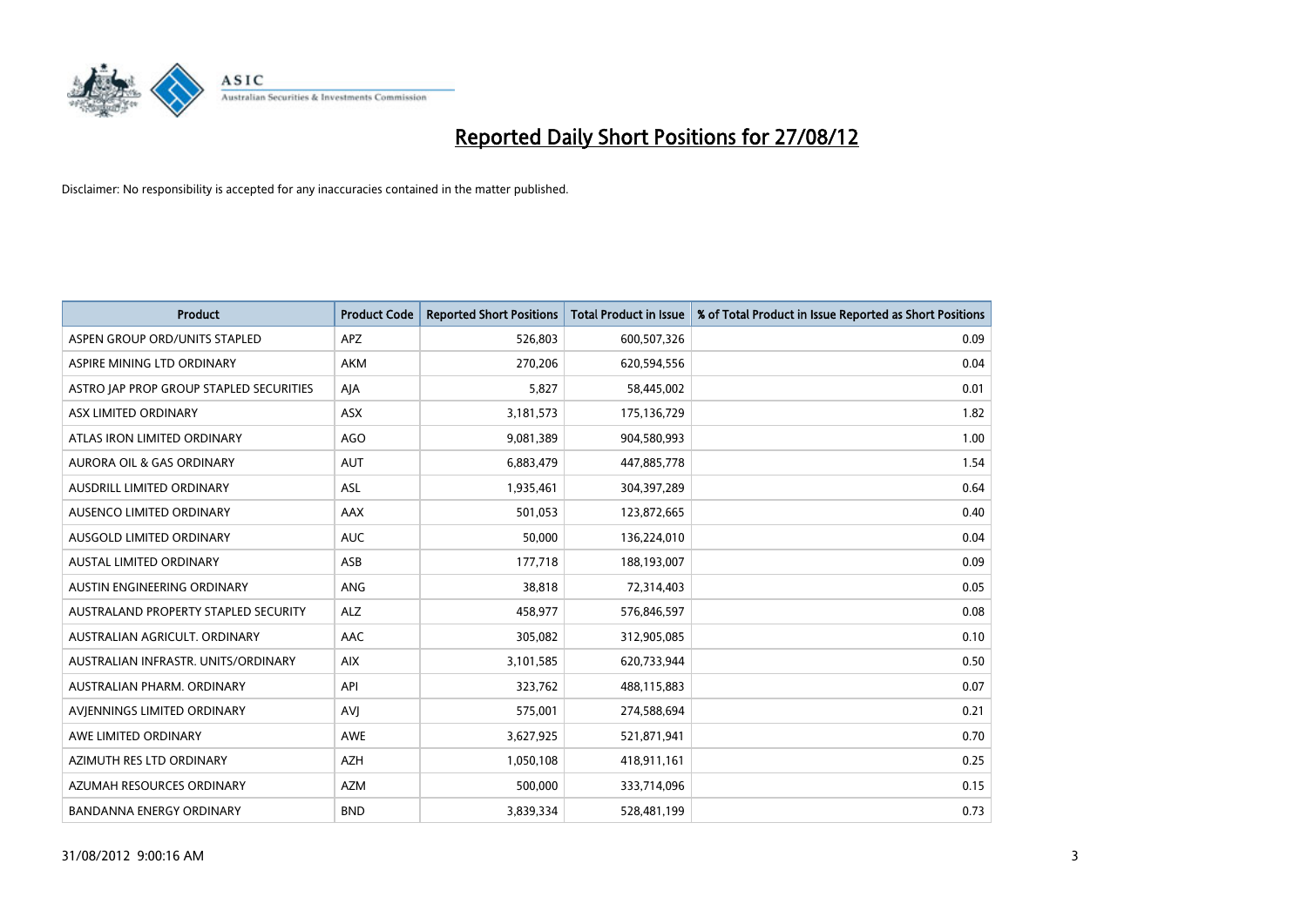

| <b>Product</b>                       | <b>Product Code</b> | <b>Reported Short Positions</b> | <b>Total Product in Issue</b> | % of Total Product in Issue Reported as Short Positions |
|--------------------------------------|---------------------|---------------------------------|-------------------------------|---------------------------------------------------------|
| BANK OF QUEENSLAND. ORDINARY         | <b>BOQ</b>          | 10,165,034                      | 308,797,224                   | 3.29                                                    |
| <b>BANNERMAN RESOURCES ORDINARY</b>  | <b>BMN</b>          | 10,000                          | 302,069,772                   | 0.00                                                    |
| <b>BASE RES LIMITED ORDINARY</b>     | <b>BSE</b>          | 641,565                         | 460,440,029                   | 0.14                                                    |
| BATHURST RESOURCES ORDINARY          | <b>BTU</b>          | 36,715,766                      | 696,747,997                   | 5.27                                                    |
| BC IRON LIMITED ORDINARY             | <b>BCI</b>          | 2,289                           | 103,861,000                   | 0.00                                                    |
| BEACH ENERGY LIMITED ORDINARY        | <b>BPT</b>          | 24,392,097                      | 1,255,464,157                 | 1.94                                                    |
| BEADELL RESOURCE LTD ORDINARY        | <b>BDR</b>          | 13,951,256                      | 719,704,752                   | 1.94                                                    |
| BENDIGO AND ADELAIDE ORDINARY        | <b>BEN</b>          | 10,270,292                      | 396,663,707                   | 2.59                                                    |
| BERKELEY RESOURCES ORDINARY          | <b>BKY</b>          | 179,236                         | 179,393,273                   | 0.10                                                    |
| BETASHARES ASX RES ETF UNITS         | <b>ORE</b>          | 81,306                          | 6,120,745                     | 1.33                                                    |
| BETASHARES AUST BEAR ETF UNITS       | <b>BEAR</b>         |                                 | 334,441                       | 0.00                                                    |
| <b>BHP BILLITON LIMITED ORDINARY</b> | <b>BHP</b>          | 6,621,097                       | 3,211,691,105                 | 0.21                                                    |
| <b>BILLABONG ORDINARY</b>            | <b>BBG</b>          | 6,786,474                       | 478,944,292                   | 1.42                                                    |
| <b>BIOTA HOLDINGS ORDINARY</b>       | <b>BTA</b>          | 267,357                         | 182,350,316                   | 0.15                                                    |
| <b>BLACKTHORN RESOURCES ORDINARY</b> | <b>BTR</b>          | 263,824                         | 164,285,950                   | 0.16                                                    |
| BLUESCOPE STEEL LTD ORDINARY         | <b>BSL</b>          | 35, 141, 751                    | 3,349,185,247                 | 1.05                                                    |
| <b>BOART LONGYEAR ORDINARY</b>       | <b>BLY</b>          | 6,596,644                       | 461,163,412                   | 1.43                                                    |
| BORAL LIMITED. ORDINARY              | <b>BLD</b>          | 45,875,590                      | 758,572,140                   | 6.05                                                    |
| <b>BRADKEN LIMITED ORDINARY</b>      | <b>BKN</b>          | 3,959,906                       | 168,629,376                   | 2.35                                                    |
| <b>BRAMBLES LIMITED ORDINARY</b>     | <b>BXB</b>          | 7,352,775                       | 1,555,188,609                 | 0.47                                                    |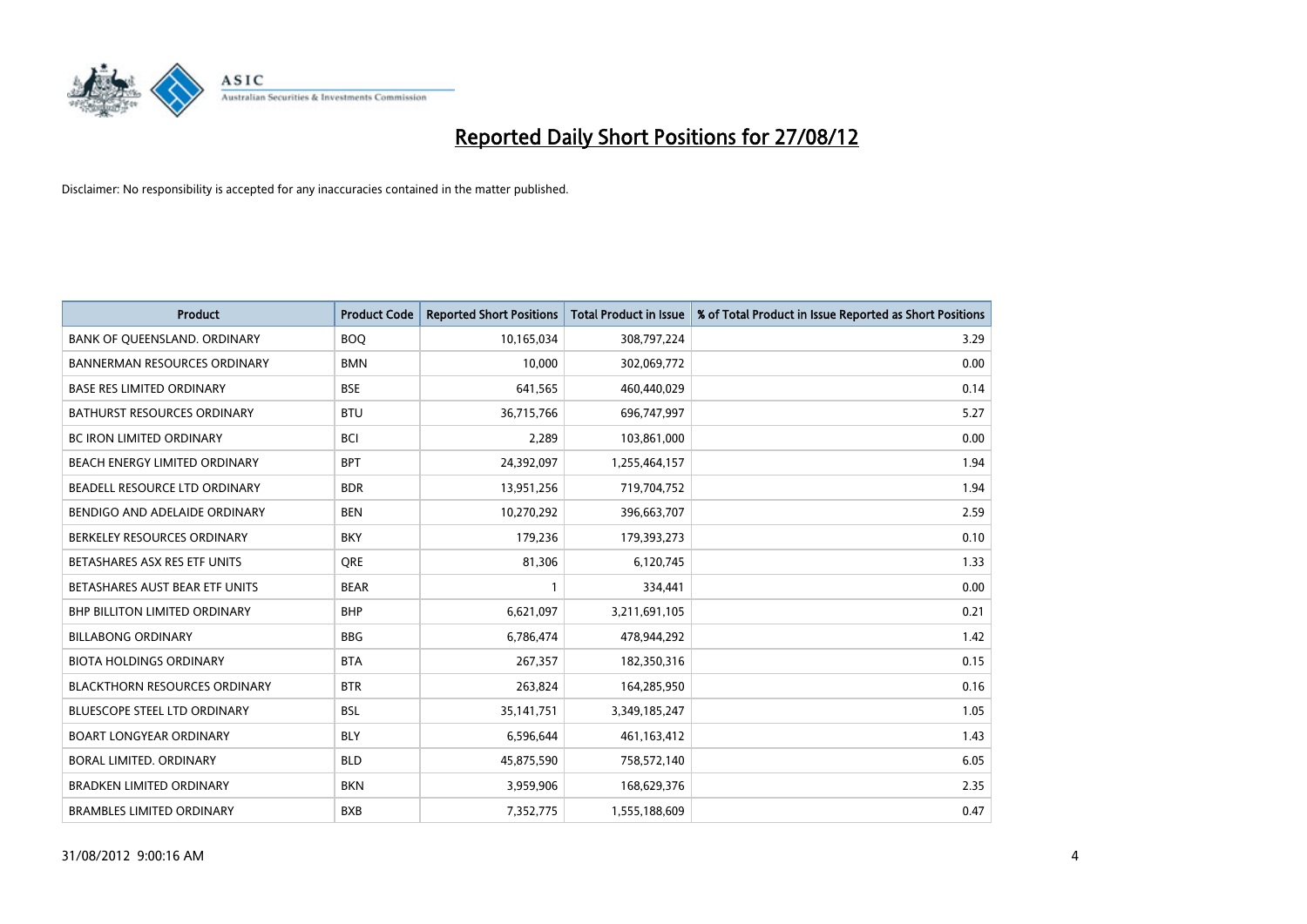

| <b>Product</b>                           | <b>Product Code</b> | <b>Reported Short Positions</b> | <b>Total Product in Issue</b> | % of Total Product in Issue Reported as Short Positions |
|------------------------------------------|---------------------|---------------------------------|-------------------------------|---------------------------------------------------------|
| <b>BREVILLE GROUP LTD ORDINARY</b>       | <b>BRG</b>          | 16.857                          | 130,095,322                   | 0.01                                                    |
| <b>BRICKWORKS LIMITED ORDINARY</b>       | <b>BKW</b>          | 14,788                          | 147,567,333                   | 0.01                                                    |
| BT INVESTMENT MNGMNT ORDINARY            | <b>BTT</b>          | 280,942                         | 267,906,977                   | 0.10                                                    |
| <b>BUCCANEER ENERGY LTD ORDINARY</b>     | <b>BCC</b>          | 7,136,884                       | 1,133,975,491                 | 0.63                                                    |
| <b>BURU ENERGY ORDINARY</b>              | <b>BRU</b>          | 8,575,395                       | 251,032,144                   | 3.42                                                    |
| <b>BWP TRUST ORDINARY UNITS</b>          | <b>BWP</b>          | 2,876,076                       | 525,255,093                   | 0.55                                                    |
| CABCHARGE AUSTRALIA ORDINARY             | CAB                 | 4,913,022                       | 120,430,683                   | 4.08                                                    |
| CALTEX AUSTRALIA ORDINARY                | <b>CTX</b>          | 4,362,990                       | 270,000,000                   | 1.62                                                    |
| CAPE LAMBERT RES LTD ORDINARY            | <b>CFE</b>          | 280,500                         | 689,108,792                   | 0.04                                                    |
| CARABELLA RES LTD ORDINARY               | <b>CLR</b>          | 456,230                         | 133,642,797                   | 0.34                                                    |
| <b>CARBON ENERGY ORDINARY</b>            | <b>CNX</b>          | 54,245                          | 773,999,771                   | 0.01                                                    |
| <b>CARDNO LIMITED ORDINARY</b>           | CDD                 | 776,241                         | 138,506,406                   | 0.56                                                    |
| CARNARVON PETROLEUM ORDINARY             | <b>CVN</b>          | 102,056                         | 694,644,634                   | 0.01                                                    |
| CARSALES.COM LTD ORDINARY                | <b>CRZ</b>          | 19,232,870                      | 233,689,223                   | 8.23                                                    |
| CENTRAL PETROLEUM ORDINARY               | <b>CTP</b>          | 329,530                         | 1,383,376,265                 | 0.02                                                    |
| CENTRO RETAIL AUST ORD/UNIT STAPLED SEC  | <b>CRF</b>          | 25,686,953                      | 1,427,391,696                 | 1.80                                                    |
| <b>CERAMIC FUEL CELLS ORDINARY</b>       | <b>CFU</b>          | 5,464                           | 1,366,298,863                 | 0.00                                                    |
| CFS RETAIL TRUST GRP STAPLED SECURITIES  | <b>CFX</b>          | 48,523,662                      | 2,828,495,659                 | 1.72                                                    |
| <b>CGA MINING LIMITED ORDINARY</b>       | <b>CGX</b>          | 38,176                          | 337,775,726                   | 0.01                                                    |
| CHALLENGER DIV.PRO. STAPLED UNITS DEFSET | <b>CDIDA</b>        | 120,493                         | 214,100,800                   | 0.06                                                    |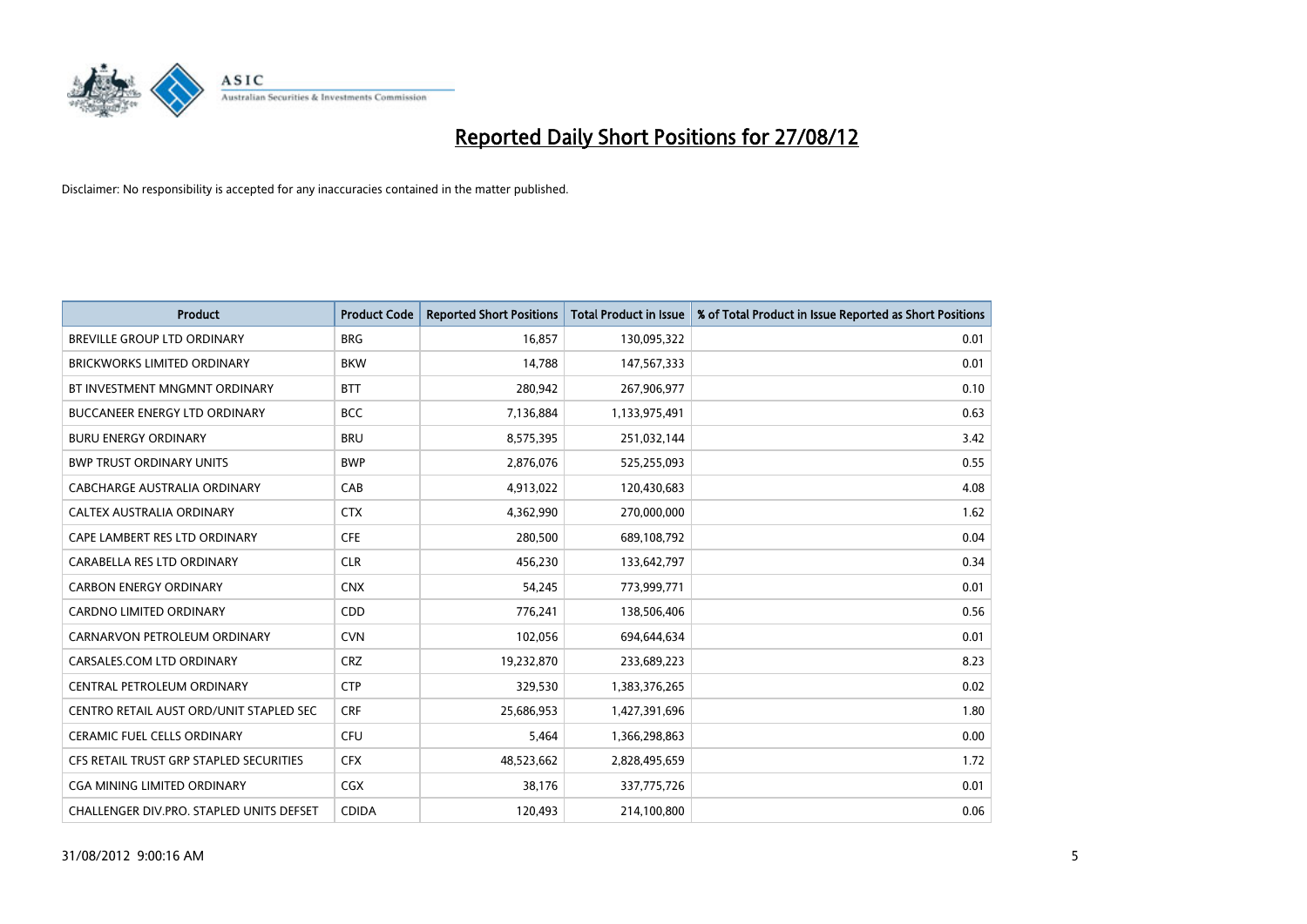

| <b>Product</b>                           | <b>Product Code</b> | <b>Reported Short Positions</b> | <b>Total Product in Issue</b> | % of Total Product in Issue Reported as Short Positions |
|------------------------------------------|---------------------|---------------------------------|-------------------------------|---------------------------------------------------------|
| <b>CHALLENGER INFRAST, STAPLED UNITS</b> | <b>CIF</b>          | 541,447                         | 316,223,785                   | 0.17                                                    |
| <b>CHALLENGER LIMITED ORDINARY</b>       | <b>CGF</b>          | 11,862,759                      | 544,652,710                   | 2.18                                                    |
| CHARTER HALL GROUP STAPLED US PROHIBIT.  | <b>CHC</b>          | 242,248                         | 298,161,633                   | 0.08                                                    |
| <b>CHARTER HALL RETAIL UNITS</b>         | <b>COR</b>          | 756,401                         | 299,628,571                   | 0.25                                                    |
| <b>CHORUS LIMITED ORDINARY</b>           | <b>CNU</b>          | 857,011                         | 385,082,123                   | 0.22                                                    |
| CITIGOLD CORP LTD ORDINARY               | <b>CTO</b>          | 1,355,317                       | 1,238,622,051                 | 0.11                                                    |
| <b>CLOUGH LIMITED ORDINARY</b>           | <b>CLO</b>          | 104.396                         | 773,787,656                   | 0.01                                                    |
| <b>CNPR GRP UNITS/ORD STAPLED</b>        | <b>CNP</b>          | 2,537                           | 972,414,514                   | 0.00                                                    |
| COAL OF AFRICA LTD ORDINARY              | <b>CZA</b>          | 696,534                         | 766,042,402                   | 0.09                                                    |
| <b>COALSPUR MINES LTD ORDINARY</b>       | <b>CPL</b>          | 12,848,587                      | 620,729,899                   | 2.07                                                    |
| <b>COBAR CONSOLIDATED ORDINARY</b>       | CCU                 | 31,068                          | 210,101,187                   | 0.01                                                    |
| COCA-COLA AMATIL ORDINARY                | <b>CCL</b>          | 4,083,846                       | 761,319,007                   | 0.54                                                    |
| <b>COCHLEAR LIMITED ORDINARY</b>         | <b>COH</b>          | 5,603,015                       | 56,972,605                    | 9.83                                                    |
| <b>COCKATOO COAL ORDINARY</b>            | <b>COK</b>          | 15,619,125                      | 1,016,746,908                 | 1.54                                                    |
| <b>COFFEY INTERNATIONAL ORDINARY</b>     | <b>COF</b>          | 312,130                         | 255,833,165                   | 0.12                                                    |
| <b>COKAL LTD ORDINARY</b>                | <b>CKA</b>          | 4,180                           | 411,046,892                   | 0.00                                                    |
| <b>COLLINS FOODS LTD ORDINARY</b>        | <b>CKF</b>          | 23,670                          | 93,000,003                    | 0.03                                                    |
| COMMONWEALTH BANK, ORDINARY              | <b>CBA</b>          | 22,234,357                      | 1,592,154,780                 | 1.40                                                    |
| <b>COMMONWEALTH PROP ORDINARY UNITS</b>  | <b>CPA</b>          | 26,900,869                      | 2,347,003,413                 | 1.15                                                    |
| <b>COMPASS RESOURCES ORDINARY</b>        | <b>CMR</b>          | 7,472                           | 1,403,744,100                 | 0.00                                                    |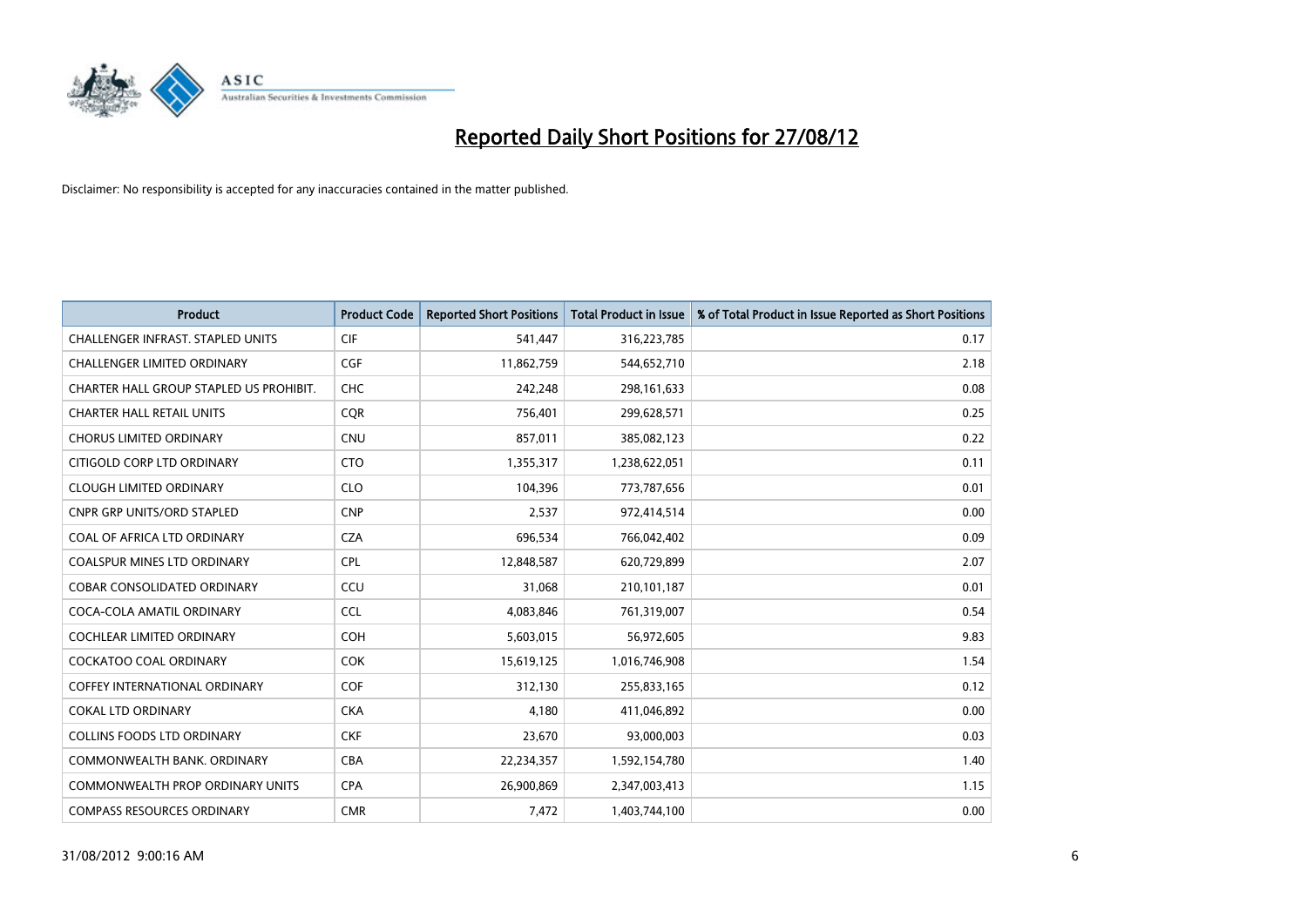

| <b>Product</b>                          | <b>Product Code</b> | <b>Reported Short Positions</b> | <b>Total Product in Issue</b> | % of Total Product in Issue Reported as Short Positions |
|-----------------------------------------|---------------------|---------------------------------|-------------------------------|---------------------------------------------------------|
| <b>COMPUTERSHARE LTD ORDINARY</b>       | CPU                 | 8,340,795                       | 555,664,059                   | 1.50                                                    |
| CONSOLIDATED MEDIA. ORDINARY            | <b>CMI</b>          | 965,916                         | 561,834,996                   | 0.17                                                    |
| CONTINENTAL COAL LTD ORDINARY           | CCC                 | 983                             | 445,894,046                   | 0.00                                                    |
| COOPER ENERGY LTD ORDINARY              | <b>COE</b>          | 46,257                          | 328,694,257                   | 0.01                                                    |
| <b>CREDIT CORP GROUP ORDINARY</b>       | <b>CCP</b>          | 58,553                          | 45,571,114                    | 0.13                                                    |
| <b>CROMWELL PROP STAPLED SECURITIES</b> | <b>CMW</b>          | 4,029                           | 1,172,569,708                 | 0.00                                                    |
| <b>CROWN LIMITED ORDINARY</b>           | <b>CWN</b>          | 3,943,423                       | 728,394,185                   | 0.54                                                    |
| <b>CSG LIMITED ORDINARY</b>             | CSV                 | 1,082,599                       | 282,567,499                   | 0.38                                                    |
| <b>CSL LIMITED ORDINARY</b>             | <b>CSL</b>          | 4,670,034                       | 505,573,127                   | 0.92                                                    |
| <b>CSR LIMITED ORDINARY</b>             | <b>CSR</b>          | 45,439,815                      | 506,000,315                   | 8.98                                                    |
| <b>CUDECO LIMITED ORDINARY</b>          | CDU                 | 5,494,584                       | 188,043,961                   | 2.92                                                    |
| <b>CUE ENERGY RESOURCE ORDINARY</b>     | <b>CUE</b>          | 24,777                          | 698,119,720                   | 0.00                                                    |
| DART ENERGY LTD ORDINARY                | <b>DTE</b>          | 16,316,584                      | 769,240,406                   | 2.12                                                    |
| DAVID JONES LIMITED ORDINARY            | <b>DIS</b>          | 48,682,047                      | 528,655,600                   | 9.21                                                    |
| DECMIL GROUP LIMITED ORDINARY           | <b>DCG</b>          | 1,515,922                       | 167,567,757                   | 0.90                                                    |
| DEEP YELLOW LIMITED ORDINARY            | <b>DYL</b>          | 176,675                         | 1,269,412,056                 | 0.01                                                    |
| DEXUS PROPERTY GROUP STAPLED UNITS      | <b>DXS</b>          | 12,245,157                      | 4,839,024,176                 | 0.25                                                    |
| DISCOVERY METALS LTD ORDINARY           | <b>DML</b>          | 14,282,742                      | 483,794,898                   | 2.95                                                    |
| DOMINO PIZZA ENTERPR ORDINARY           | <b>DMP</b>          | 331,632                         | 70,092,674                    | 0.47                                                    |
| DORAY MINERALS LTD ORDINARY             | <b>DRM</b>          | 141,141                         | 81,626,525                    | 0.17                                                    |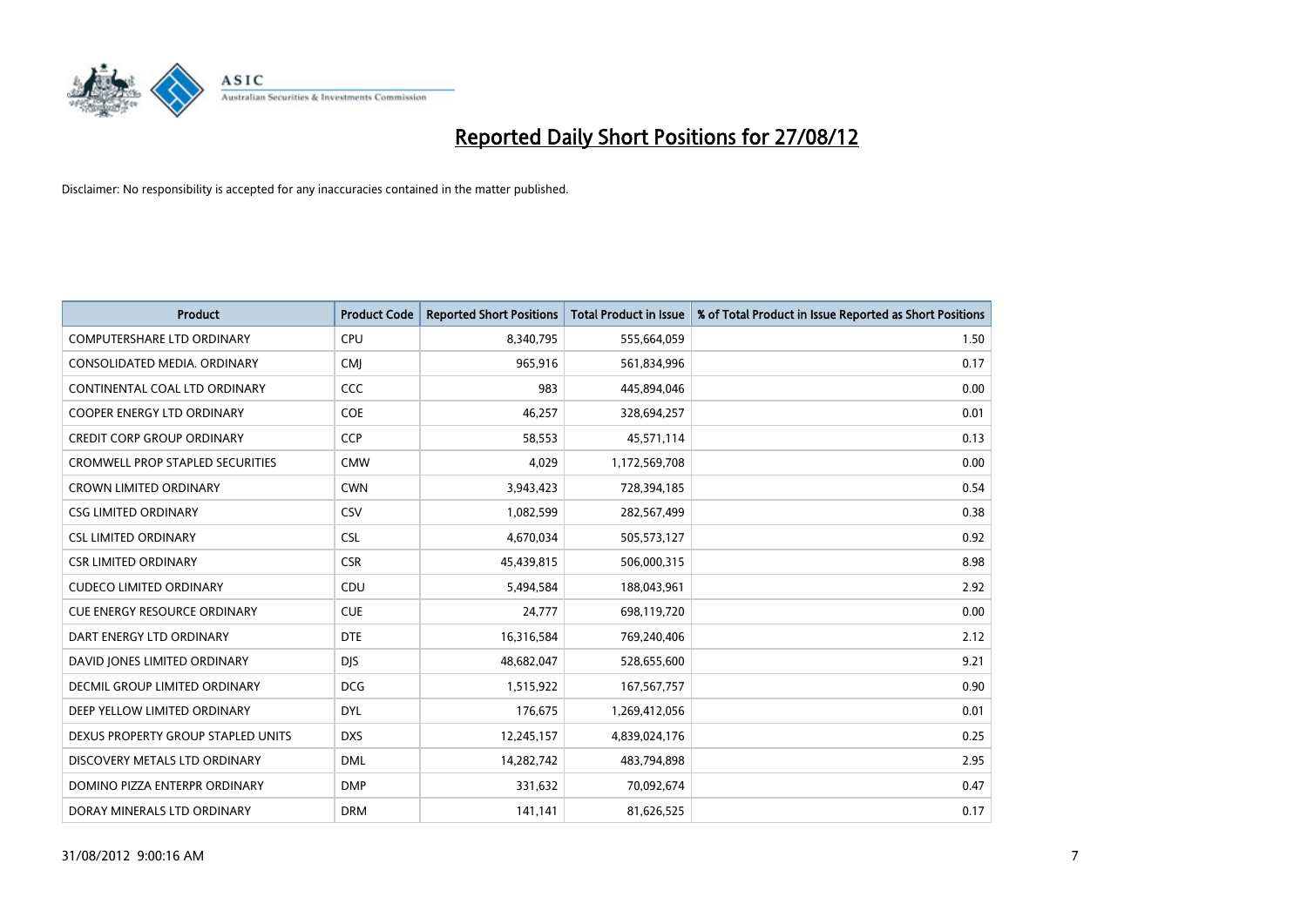

| <b>Product</b>                       | <b>Product Code</b> | <b>Reported Short Positions</b> | <b>Total Product in Issue</b> | % of Total Product in Issue Reported as Short Positions |
|--------------------------------------|---------------------|---------------------------------|-------------------------------|---------------------------------------------------------|
| DOWNER EDI LIMITED ORDINARY          | <b>DOW</b>          | 8,770,195                       | 429,100,296                   | 2.04                                                    |
| DRILLSEARCH ENERGY ORDINARY          | <b>DLS</b>          | 3,352,944                       | 386,468,803                   | 0.87                                                    |
| DUET GROUP STAPLED US PROHIBIT.      | <b>DUE</b>          | 7,916,908                       | 1,116,638,606                 | 0.71                                                    |
| DULUXGROUP LIMITED ORDINARY          | <b>DLX</b>          | 8,008,711                       | 368,984,902                   | 2.17                                                    |
| <b>DWS LTD ORDINARY</b>              | <b>DWS</b>          | 3,250                           | 132,362,763                   | 0.00                                                    |
| ECHO ENTERTAINMENT ORDINARY          | EGP                 | 5,197,688                       | 825,672,730                   | 0.63                                                    |
| <b>ELDERS LIMITED ORDINARY</b>       | <b>ELD</b>          | 18,073,628                      | 448,598,480                   | 4.03                                                    |
| ELDORADO GOLD CORP CDI 1:1           | EAU                 | 14,308                          | 4,385,961                     | 0.33                                                    |
| ELEMENTAL MINERALS ORDINARY          | <b>ELM</b>          | 137,694                         | 243,614,280                   | 0.06                                                    |
| ELEMENTOS LIMITED ORDINARY           | <b>ELT</b>          | 16                              | 82,383,526                    | 0.00                                                    |
| <b>EMECO HOLDINGS ORDINARY</b>       | <b>EHL</b>          | 9,427,041                       | 631,237,586                   | 1.49                                                    |
| <b>ENDEAVOUR MIN CORP CDI 1:1</b>    | <b>EVR</b>          | 546,221                         | 117,423,514                   | 0.47                                                    |
| ENERGY RESOURCES ORDINARY 'A'        | <b>ERA</b>          | 7,084,175                       | 517,725,062                   | 1.37                                                    |
| <b>ENERGY WORLD CORPOR, ORDINARY</b> | <b>EWC</b>          | 18,926,196                      | 1,734,166,672                 | 1.09                                                    |
| <b>ENVESTRA LIMITED ORDINARY</b>     | <b>ENV</b>          | 15,632,638                      | 1,572,392,111                 | 0.99                                                    |
| EQUATORIAL RES LTD ORDINARY          | EQX                 | 55,249                          | 117,235,353                   | 0.05                                                    |
| EVOLUTION MINING LTD ORDINARY        | <b>EVN</b>          | 2,204,971                       | 707,605,713                   | 0.31                                                    |
| FAIRFAX MEDIA LTD ORDINARY           | <b>FXJ</b>          | 264,647,441                     | 2,351,955,725                 | 11.25                                                   |
| <b>FAR LTD ORDINARY</b>              | <b>FAR</b>          | 21,000,000                      | 2,499,846,742                 | 0.84                                                    |
| FINBAR GROUP LIMITED ORDINARY        | <b>FRI</b>          | 17,473                          | 214,172,868                   | 0.01                                                    |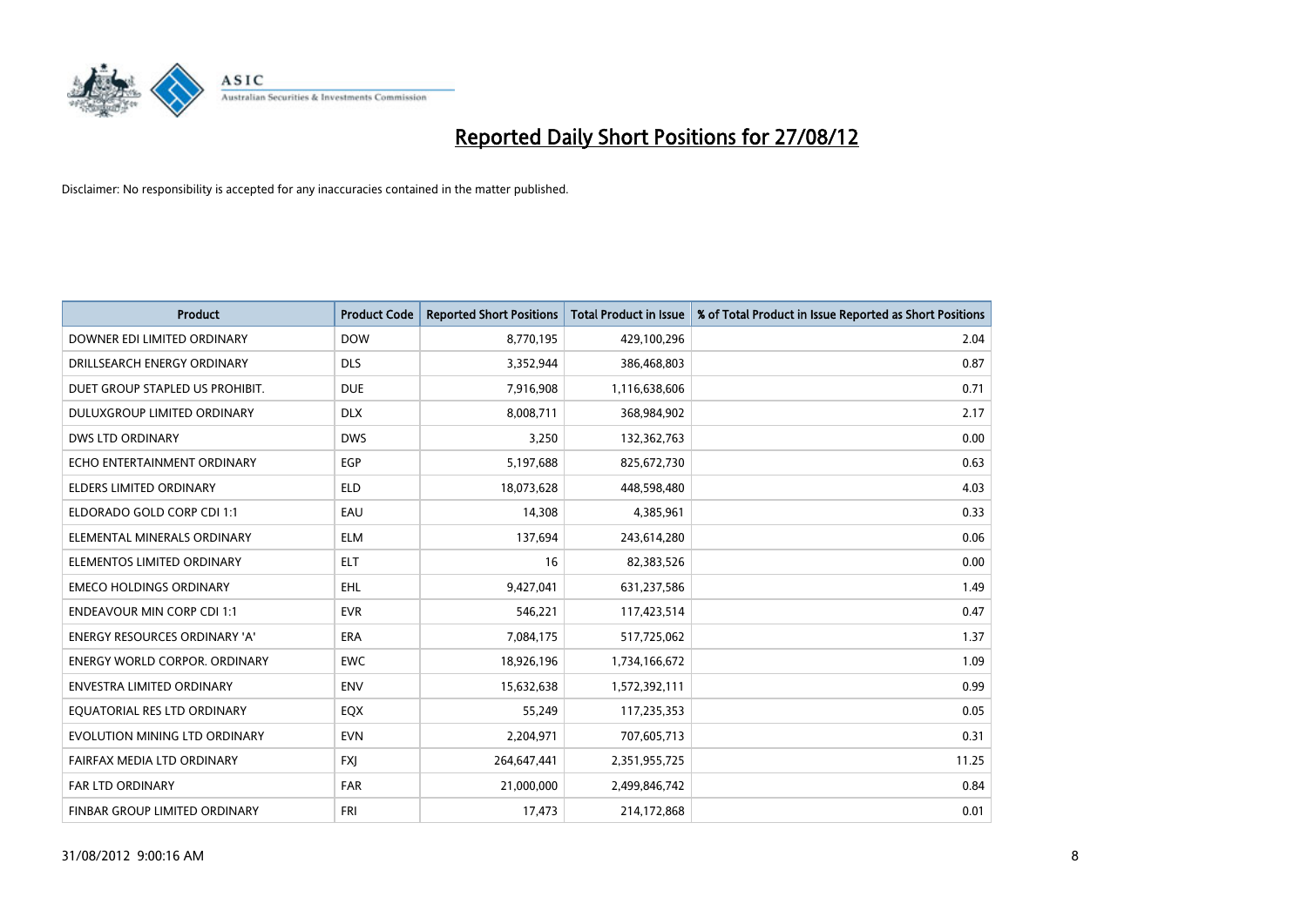

| <b>Product</b>                            | <b>Product Code</b> | <b>Reported Short Positions</b> | <b>Total Product in Issue</b> | % of Total Product in Issue Reported as Short Positions |
|-------------------------------------------|---------------------|---------------------------------|-------------------------------|---------------------------------------------------------|
| FKP PROPERTY GROUP STAPLED SECURITIES     | <b>FKP</b>          | 43,703,623                      | 1,212,083,417                 | 3.61                                                    |
| FLEETWOOD CORP ORDINARY                   | <b>FWD</b>          | 857,155                         | 59,217,993                    | 1.45                                                    |
| FLETCHER BUILDING ORDINARY                | <b>FBU</b>          | 10,549,895                      | 682,866,936                   | 1.54                                                    |
| FLEXIGROUP LIMITED ORDINARY               | <b>FXL</b>          | 87,083                          | 282,113,791                   | 0.03                                                    |
| <b>FLIGHT CENTRE ORDINARY</b>             | <b>FLT</b>          | 13,332,031                      | 100,055,135                   | 13.32                                                   |
| FLINDERS MINES LTD ORDINARY               | <b>FMS</b>          | 4,916,309                       | 1,821,300,404                 | 0.27                                                    |
| <b>FOCUS MINERALS LTD ORDINARY</b>        | <b>FML</b>          | 2,423,600                       | 4,320,773,701                 | 0.06                                                    |
| FORGE GROUP LIMITED ORDINARY              | FGE                 | 553,374                         | 86,169,014                    | 0.64                                                    |
| FORTESCUE METALS GRP ORDINARY             | <b>FMG</b>          | 224,346,124                     | 3,113,798,659                 | 7.20                                                    |
| <b>G.U.D. HOLDINGS ORDINARY</b>           | GUD                 | 1,549,790                       | 70,803,455                    | 2.19                                                    |
| <b>GALAXY RESOURCES ORDINARY</b>          | <b>GXY</b>          | 5,290,733                       | 506,359,381                   | 1.04                                                    |
| <b>GENETIC TECHNOLOGIES ORDINARY</b>      | <b>GTG</b>          | 677,400                         | 464,771,819                   | 0.15                                                    |
| <b>GEODYNAMICS LIMITED ORDINARY</b>       | GDY                 | 850                             | 406,452,608                   | 0.00                                                    |
| <b>GINDALBIE METALS LTD ORDINARY</b>      | <b>GBG</b>          | 53,869,772                      | 1,247,487,454                 | 4.32                                                    |
| <b>GOODMAN FIELDER, ORDINARY</b>          | GFF                 | 32,907,303                      | 1,955,559,207                 | 1.68                                                    |
| GOODMAN GROUP STAPLEDUSPROH.DEFSET        | <b>GMGDC</b>        | 5,092,351                       | 1,605,107,475                 | 0.32                                                    |
| <b>GPT GROUP STAPLED SEC.</b>             | <b>GPT</b>          | 4,056,309                       | 1,766,785,075                 | 0.23                                                    |
| <b>GRAINCORP LIMITED A CLASS ORDINARY</b> | <b>GNC</b>          | 2,092,346                       | 198,318,900                   | 1.06                                                    |
| <b>GRANGE RESOURCES. ORDINARY</b>         | <b>GRR</b>          | 3,464,012                       | 1,155,487,102                 | 0.30                                                    |
| <b>GREENLAND MIN EN LTD ORDINARY</b>      | GGG                 | 3,612,005                       | 416,390,488                   | 0.87                                                    |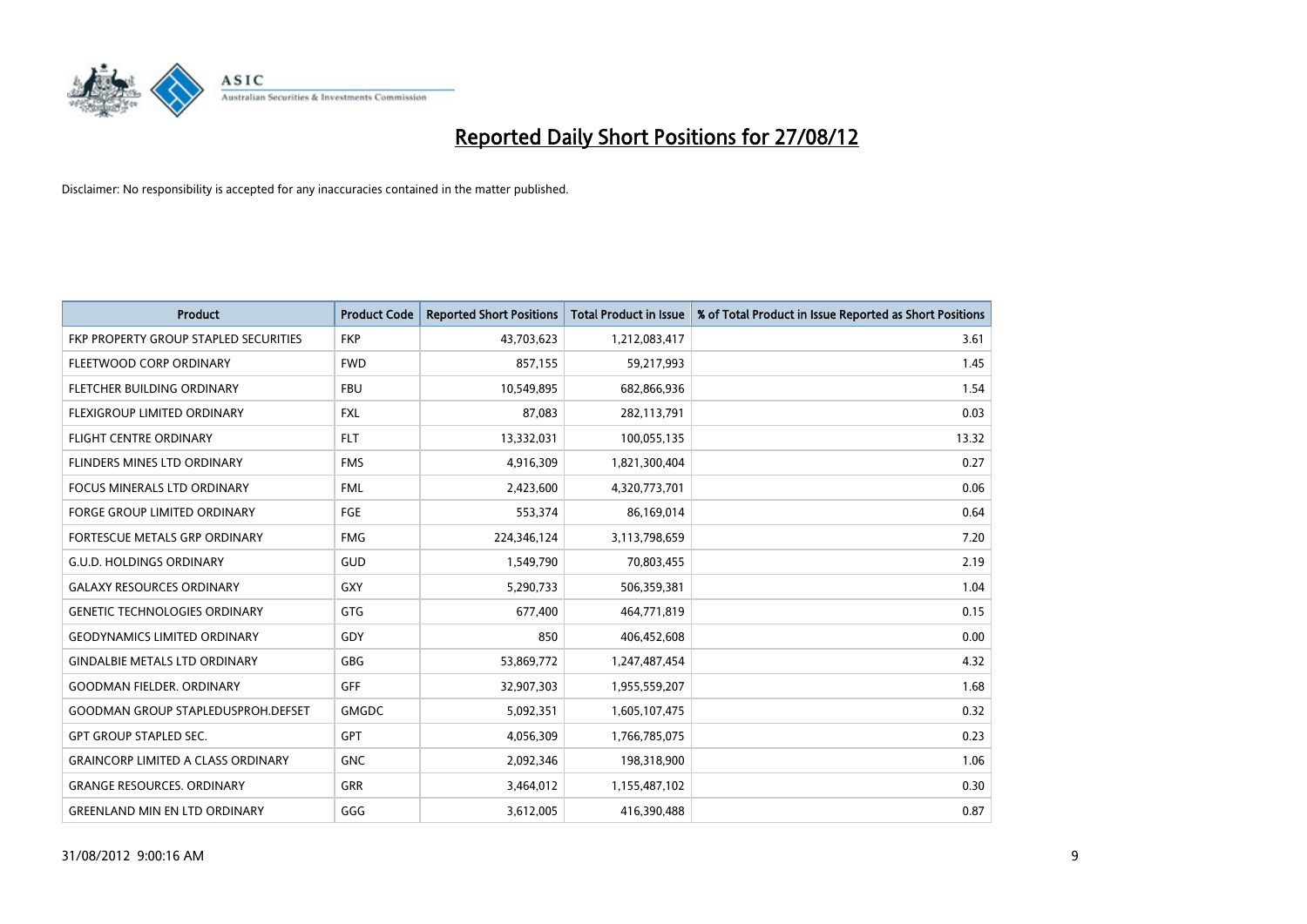

| <b>Product</b>                        | <b>Product Code</b> | <b>Reported Short Positions</b> | <b>Total Product in Issue</b> | % of Total Product in Issue Reported as Short Positions |
|---------------------------------------|---------------------|---------------------------------|-------------------------------|---------------------------------------------------------|
| <b>GRYPHON MINERALS LTD ORDINARY</b>  | GRY                 | 17,952,699                      | 348,264,983                   | 5.15                                                    |
| <b>GUILDFORD COAL LTD ORDINARY</b>    | <b>GUF</b>          | 1,930,332                       | 521,046,899                   | 0.37                                                    |
| <b>GUIARAT NRE COAL LTD ORDINARY</b>  | <b>GNM</b>          | 588,100                         | 1,093,137,858                 | 0.05                                                    |
| <b>GUNNS LIMITED ORDINARY</b>         | <b>GNS</b>          | 55,105,305                      | 848,401,559                   | 6.50                                                    |
| <b>GWA GROUP LTD ORDINARY</b>         | <b>GWA</b>          | 13,120,878                      | 302,005,514                   | 4.34                                                    |
| <b>HARVEY NORMAN ORDINARY</b>         | <b>HVN</b>          | 100,292,175                     | 1,062,316,784                 | 9.44                                                    |
| HASTIE GROUP LIMITED ORDINARY         | <b>HST</b>          | 233,914                         | 137,353,504                   | 0.17                                                    |
| HASTINGS DIVERSIFIED STAPLED SECURITY | <b>HDF</b>          | 938,367                         | 530,001,072                   | 0.18                                                    |
| <b>HENDERSON GROUP CDI 1:1</b>        | <b>HGG</b>          | 5,806,210                       | 704,007,724                   | 0.82                                                    |
| HFA HOLDINGS LIMITED ORDINARY         | <b>HFA</b>          | 3,809                           | 117,332,831                   | 0.00                                                    |
| HIGHLANDS PACIFIC ORDINARY            | <b>HIG</b>          | 700,000                         | 789,132,854                   | 0.09                                                    |
| HILLGROVE RES LTD ORDINARY            | <b>HGO</b>          | 5,816,665                       | 912,901,046                   | 0.64                                                    |
| HILLS HOLDINGS LTD ORDINARY           | <b>HIL</b>          | 3,017,520                       | 246,500,444                   | 1.22                                                    |
| HORIZON OIL LIMITED ORDINARY          | <b>HZN</b>          | 26,917,530                      | 1,130,811,515                 | 2.38                                                    |
| <b>ICON ENERGY LIMITED ORDINARY</b>   | <b>ICN</b>          | 72                              | 469,301,394                   | 0.00                                                    |
| <b>IINET LIMITED ORDINARY</b>         | <b>IIN</b>          | 60,520                          | 160,968,847                   | 0.04                                                    |
| ILUKA RESOURCES ORDINARY              | ILU                 | 40,167,905                      | 418,700,517                   | 9.59                                                    |
| <b>IMDEX LIMITED ORDINARY</b>         | <b>IMD</b>          | 550,227                         | 208,235,426                   | 0.26                                                    |
| <b>INCITEC PIVOT ORDINARY</b>         | IPL                 | 3,290,100                       | 1,628,730,107                 | 0.20                                                    |
| <b>INDEPENDENCE GROUP ORDINARY</b>    | <b>IGO</b>          | 11,952,331                      | 232,882,535                   | 5.13                                                    |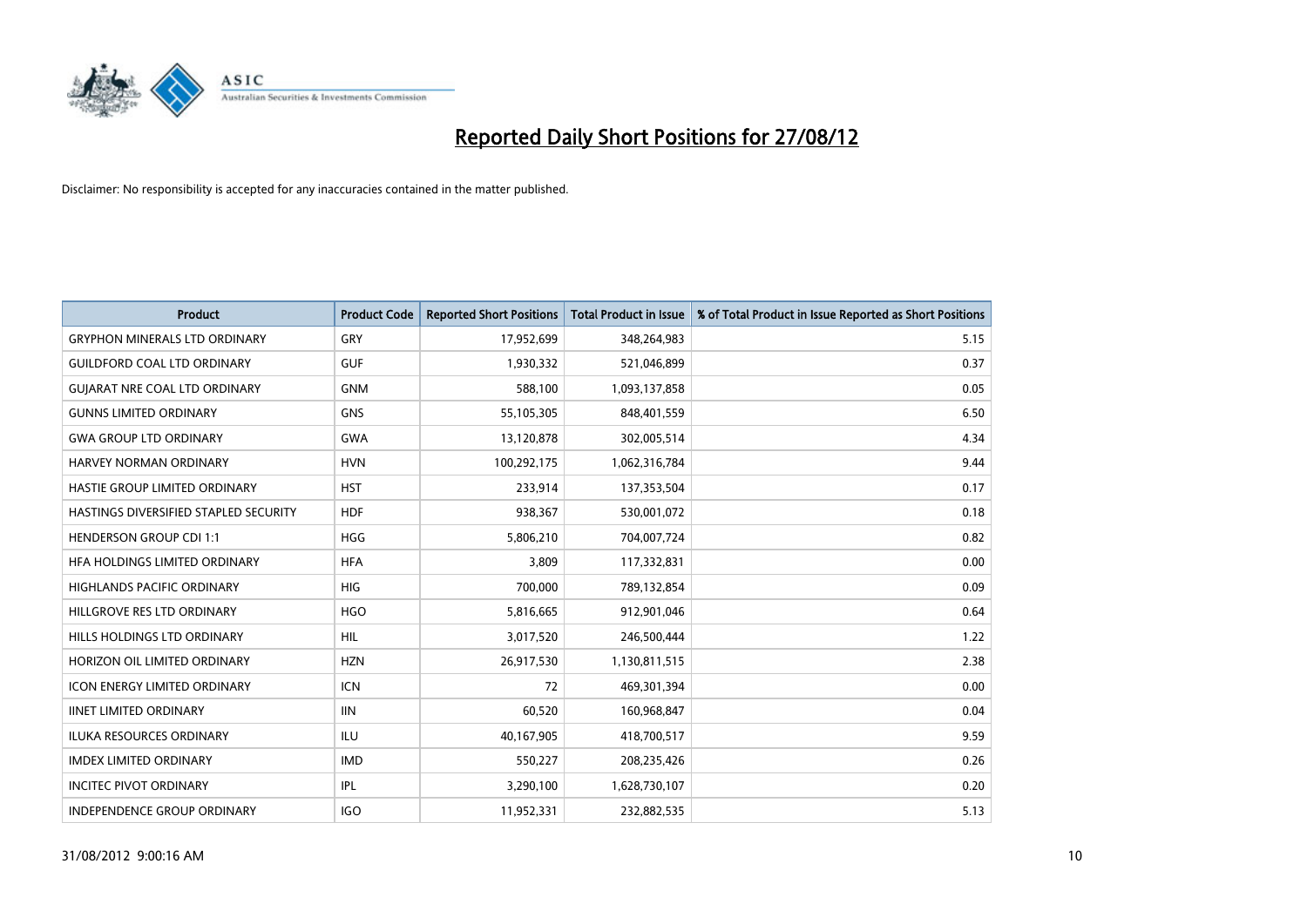

| <b>Product</b>                                | <b>Product Code</b> | <b>Reported Short Positions</b> | <b>Total Product in Issue</b> | % of Total Product in Issue Reported as Short Positions |
|-----------------------------------------------|---------------------|---------------------------------|-------------------------------|---------------------------------------------------------|
| INDOCHINE MINING LTD ORDINARY                 | <b>IDC</b>          | 5,271                           | 546,306,846                   | 0.00                                                    |
| INDOPHIL RESOURCES ORDINARY                   | <b>IRN</b>          | 1,017,692                       | 1,203,146,194                 | 0.08                                                    |
| <b>INDUSTREA LIMITED ORDINARY</b>             | <b>IDL</b>          | 542,930                         | 370,268,218                   | 0.15                                                    |
| INFIGEN ENERGY STAPLED SECURITIES             | <b>IFN</b>          | 4,040,058                       | 762,265,972                   | 0.53                                                    |
| <b>INSURANCE AUSTRALIA ORDINARY</b>           | IAG                 | 9,060,928                       | 2,079,034,021                 | 0.44                                                    |
| INTEGRA MINING LTD. ORDINARY                  | <b>IGR</b>          | 4,319,569                       | 934,440,899                   | 0.46                                                    |
| <b>INTREPID MINES ORDINARY</b>                | <b>IAU</b>          | 8,130,812                       | 553,657,757                   | 1.47                                                    |
| <b>INVESTA OFFICE FUND STAPLED SECURITIES</b> | IOF                 | 2,437,184                       | 614,047,458                   | 0.40                                                    |
| <b>INVOCARE LIMITED ORDINARY</b>              | <b>IVC</b>          | 3,439,943                       | 110,030,298                   | 3.13                                                    |
| <b>ION LIMITED ORDINARY</b>                   | <b>ION</b>          | 164,453                         | 256,365,105                   | 0.06                                                    |
| <b>IOOF HOLDINGS LTD ORDINARY</b>             | IFL                 | 2,407,883                       | 229,794,395                   | 1.05                                                    |
| <b>IRESS LIMITED ORDINARY</b>                 | <b>IRE</b>          | 3,351,720                       | 128,428,871                   | 2.61                                                    |
| <b>IRON ORE HOLDINGS ORDINARY</b>             | <b>IOH</b>          | 40,418                          | 161,174,005                   | 0.03                                                    |
| ISHARES MSCI AUS 200 ISHARES MSCI AUS 200     | IOZ                 | 10,552                          | 5,253,191                     | 0.20                                                    |
| <b>ISHARES MSCI S KOREA CDI 1:1</b>           | <b>IKO</b>          | 4,957                           | 51,900,000                    | 0.01                                                    |
| IVANHOE AUSTRALIA ORDINARY                    | <b>IVA</b>          | 3,618,042                       | 554,687,635                   | 0.65                                                    |
| JAMES HARDIE INDUST CHESS DEPOSITARY INT      | <b>IHX</b>          | 10,069,652                      | 437,974,092                   | 2.30                                                    |
| <b>JB HI-FI LIMITED ORDINARY</b>              | <b>IBH</b>          | 20,568,980                      | 98,850,643                    | 20.81                                                   |
| <b>IUPITER MINES ORDINARY</b>                 | <b>IMS</b>          | 74                              | 2,056,834,044                 | 0.00                                                    |
| <b>KAGARA LTD ORDINARY</b>                    | KZL                 | 3,427,458                       | 798,953,117                   | 0.43                                                    |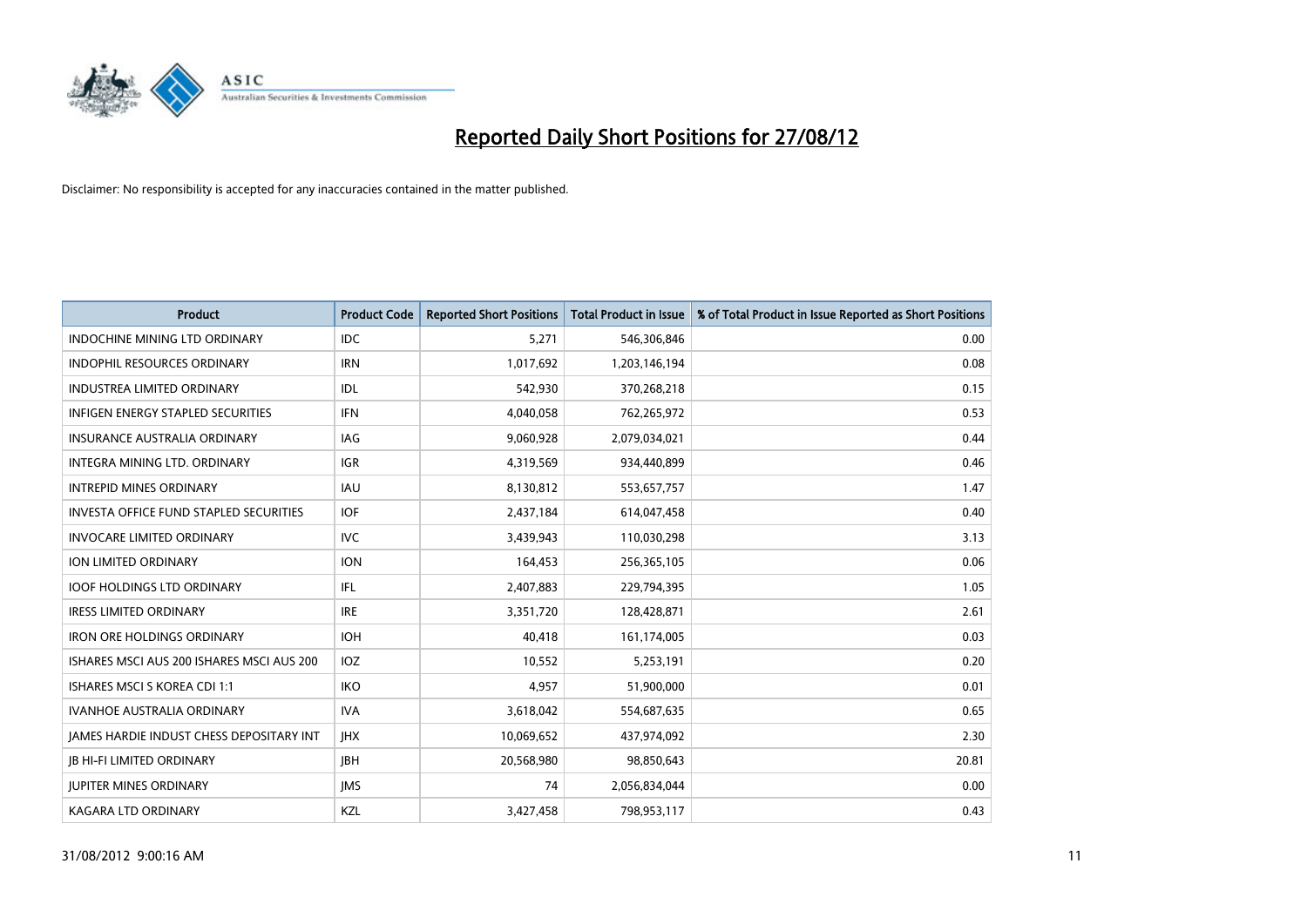

| <b>Product</b>                        | <b>Product Code</b> | <b>Reported Short Positions</b> | <b>Total Product in Issue</b> | % of Total Product in Issue Reported as Short Positions |
|---------------------------------------|---------------------|---------------------------------|-------------------------------|---------------------------------------------------------|
| KANGAROO RES LTD ORDINARY             | <b>KRL</b>          | 51,622                          | 3,434,430,012                 | 0.00                                                    |
| KAROON GAS AUSTRALIA ORDINARY         | <b>KAR</b>          | 760,208                         | 221,420,769                   | 0.34                                                    |
| KATHMANDU HOLD LTD ORDINARY           | <b>KMD</b>          | 1,171,929                       | 200,165,940                   | 0.59                                                    |
| <b>KBL MINING LIMITED ORDINARY</b>    | <b>KBL</b>          | 1,820                           | 285,421,456                   | 0.00                                                    |
| <b>KENTOR GOLD LIMITED DEFERRED</b>   | <b>KGLN</b>         | 85                              | 34,179,375                    | 0.00                                                    |
| <b>KENTOR GOLD LIMITED ORDINARY</b>   | KGL                 | 190                             | 116,209,874                   | 0.00                                                    |
| KINGSGATE CONSOLID. ORDINARY          | <b>KCN</b>          | 7,188,866                       | 151,347,122                   | 4.75                                                    |
| KINGSROSE MINING LTD ORDINARY         | <b>KRM</b>          | 116,966                         | 289,243,617                   | 0.04                                                    |
| LEIGHTON HOLDINGS ORDINARY            | LEI                 | 12,587,336                      | 337,087,596                   | 3.73                                                    |
| LEND LEASE GROUP UNIT/ORD STAPLED     | <b>LLC</b>          | 8,033,585                       | 572,789,827                   | 1.40                                                    |
| LINC ENERGY LTD ORDINARY              | <b>LNC</b>          | 43,976,569                      | 504,487,631                   | 8.72                                                    |
| LIQUEFIED NATURAL ORDINARY            | <b>LNG</b>          | 272,800                         | 267,699,015                   | 0.10                                                    |
| <b>LYNAS CORPORATION ORDINARY</b>     | <b>LYC</b>          | 186,261,761                     | 1,715,029,131                 | 10.86                                                   |
| M2 TELECOMMUNICATION ORDINARY         | <b>MTU</b>          | 2,296,254                       | 156,581,954                   | 1.47                                                    |
| <b>MACMAHON HOLDINGS ORDINARY</b>     | <b>MAH</b>          | 4,760,547                       | 741,316,038                   | 0.64                                                    |
| MACQ ATLAS ROADS GRP ORDINARY STAPLED | <b>MQA</b>          | 5,469,543                       | 478,531,436                   | 1.14                                                    |
| MACQUARIE GROUP LTD ORDINARY          | <b>MOG</b>          | 6,591,660                       | 340,876,697                   | 1.93                                                    |
| MARENGO MINING ORDINARY               | <b>MGO</b>          | 39,850                          | 1,137,720,551                 | 0.00                                                    |
| MASTERMYNE GROUP LTD ORDINARY         | <b>MYE</b>          | 49,000                          | 75,367,514                    | 0.07                                                    |
| MATRIX C & E LTD ORDINARY             | <b>MCE</b>          | 1,018,601                       | 94,555,428                    | 1.08                                                    |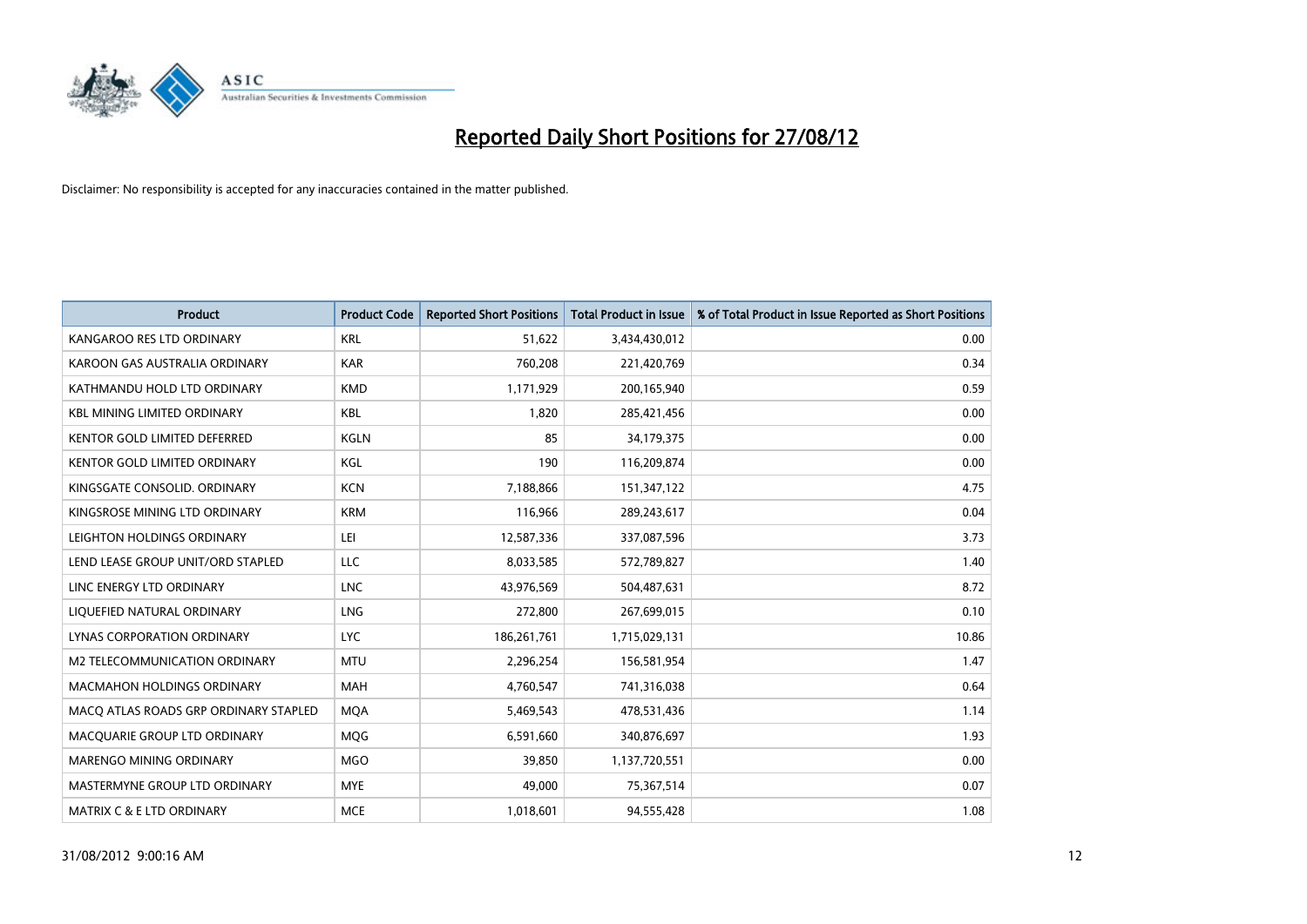

| <b>Product</b>                  | <b>Product Code</b> | <b>Reported Short Positions</b> | <b>Total Product in Issue</b> | % of Total Product in Issue Reported as Short Positions |
|---------------------------------|---------------------|---------------------------------|-------------------------------|---------------------------------------------------------|
| MAVERICK DRILLING ORDINARY      | <b>MAD</b>          | 2,028,015                       | 292,104,090                   | 0.69                                                    |
| MCMILLAN SHAKESPEARE ORDINARY   | <b>MMS</b>          | 62,890                          | 74,523,965                    | 0.08                                                    |
| MEDUSA MINING LTD ORDINARY      | <b>MML</b>          | 1,334,155                       | 188,903,911                   | 0.71                                                    |
| MELBOURNE IT LIMITED ORDINARY   | <b>MLB</b>          | 302                             | 81,965,992                    | 0.00                                                    |
| MEO AUSTRALIA LTD ORDINARY      | <b>MEO</b>          | 3,400,175                       | 539,913,260                   | 0.63                                                    |
| <b>MERMAID MARINE ORDINARY</b>  | <b>MRM</b>          | 1,593,181                       | 219,453,350                   | 0.73                                                    |
| MESOBLAST LIMITED ORDINARY      | <b>MSB</b>          | 18,520,067                      | 284,478,361                   | 6.51                                                    |
| METALS X LIMITED ORDINARY       | <b>MLX</b>          | 1,820,817                       | 1,316,663,257                 | 0.14                                                    |
| METCASH LIMITED ORDINARY        | <b>MTS</b>          | 43,666,879                      | 880,704,786                   | 4.96                                                    |
| METMINCO LIMITED ORDINARY       | <b>MNC</b>          | 13,678                          | 1,749,541,573                 | 0.00                                                    |
| MHM METALS LIMITED ORDINARY     | <b>MHM</b>          | 37,083                          | 117, 171, 667                 | 0.03                                                    |
| MICLYN EXP OFFSHR ORDINARY      | <b>MIO</b>          | 88,197                          | 278,515,705                   | 0.03                                                    |
| MILLENNIUM MIN LTD ORDINARY     | <b>MOY</b>          | 750,000                         | 3,941,243,221                 | 0.02                                                    |
| MILTON CORPORATION ORDINARY     | <b>MLT</b>          | 12,800                          | 121,625,655                   | 0.01                                                    |
| MINCOR RESOURCES NL ORDINARY    | <b>MCR</b>          | 943,248                         | 188,208,274                   | 0.50                                                    |
| MINERAL DEPOSITS ORDINARY       | <b>MDL</b>          | 461,648                         | 83,538,786                    | 0.55                                                    |
| MINERAL RESOURCES. ORDINARY     | <b>MIN</b>          | 3,534,517                       | 184,956,018                   | 1.91                                                    |
| MIRABELA NICKEL LTD ORDINARY    | <b>MBN</b>          | 11,508,847                      | 876,571,645                   | 1.31                                                    |
| MIRVAC GROUP STAPLED SECURITIES | <b>MGR</b>          | 11,164,962                      | 3,422,151,869                 | 0.33                                                    |
| MOLOPO ENERGY LTD ORDINARY      | <b>MPO</b>          | 1,124,797                       | 245,849,711                   | 0.46                                                    |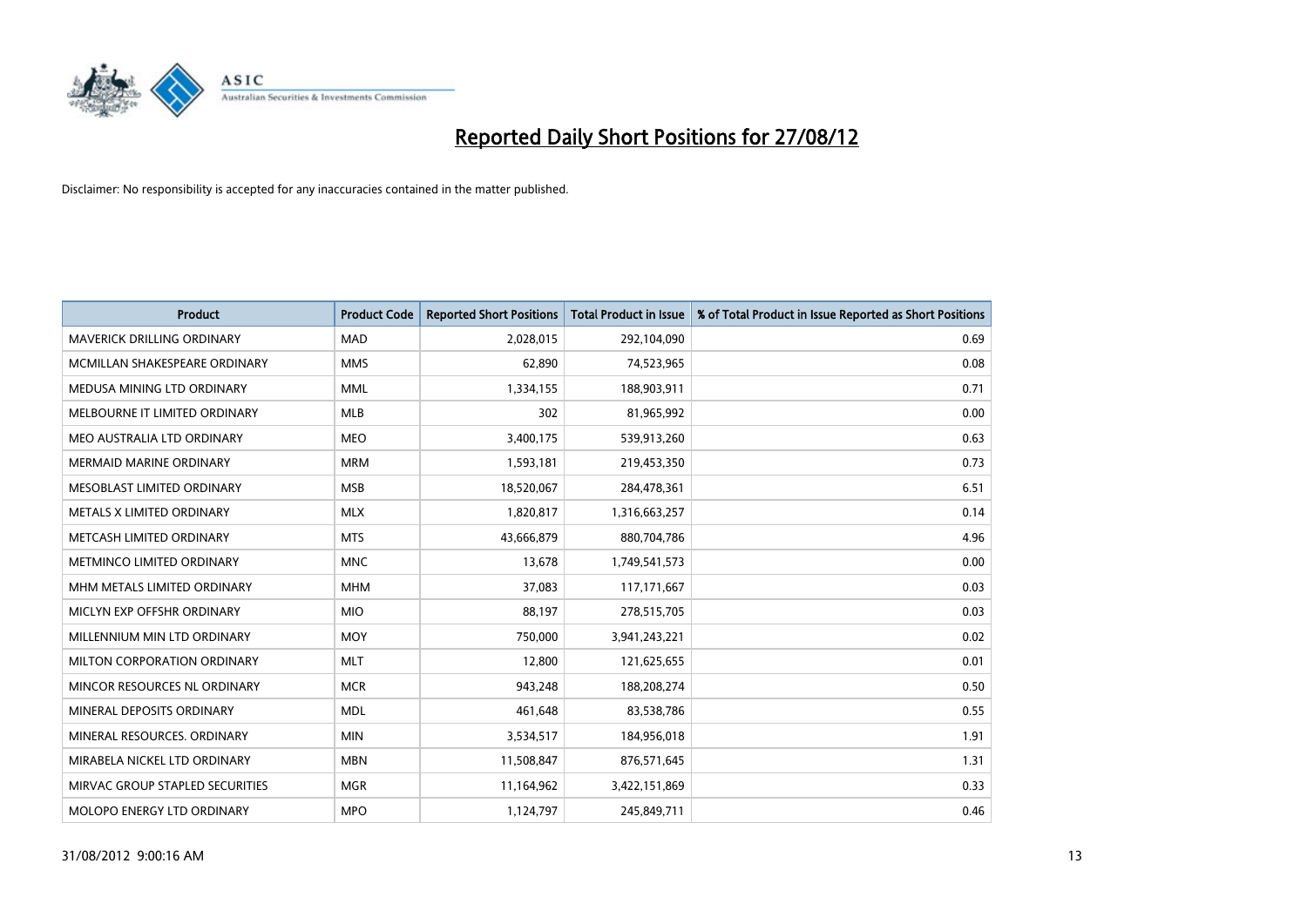

| <b>Product</b>                       | <b>Product Code</b> | <b>Reported Short Positions</b> | <b>Total Product in Issue</b> | % of Total Product in Issue Reported as Short Positions |
|--------------------------------------|---------------------|---------------------------------|-------------------------------|---------------------------------------------------------|
| MOLY MINES LIMITED ORDINARY          | <b>MOL</b>          | 101                             | 384,893,989                   | 0.00                                                    |
| MONADELPHOUS GROUP ORDINARY          | <b>MND</b>          | 4,749,360                       | 88,674,327                    | 5.36                                                    |
| MORTGAGE CHOICE LTD ORDINARY         | <b>MOC</b>          | 2,324,547                       | 120,319,572                   | 1.93                                                    |
| MOUNT GIBSON IRON ORDINARY           | <b>MGX</b>          | 3,440,942                       | 1,085,728,430                 | 0.32                                                    |
| <b>MURCHISON METALS LTD ORDINARY</b> | <b>MMX</b>          | 1,141,394                       | 450,427,346                   | 0.25                                                    |
| <b>MYER HOLDINGS LTD ORDINARY</b>    | <b>MYR</b>          | 59,312,179                      | 583,384,551                   | 10.17                                                   |
| <b>MYSTATE LIMITED ORDINARY</b>      | <b>MYS</b>          | 20,991                          | 86,977,573                    | 0.02                                                    |
| NATIONAL AUST, BANK ORDINARY         | <b>NAB</b>          | 19,152,513                      | 2,273,158,183                 | 0.84                                                    |
| NAVITAS LIMITED ORDINARY             | <b>NVT</b>          | 11,778,947                      | 375,318,628                   | 3.14                                                    |
| NEON ENERGY LIMITED ORDINARY         | <b>NEN</b>          | 4,077,479                       | 439,237,518                   | 0.93                                                    |
| NEW HOPE CORPORATION ORDINARY        | <b>NHC</b>          | 2,236,316                       | 830,411,534                   | 0.27                                                    |
| NEWCREST MINING ORDINARY             | <b>NCM</b>          | 2,979,988                       | 765,000,000                   | 0.39                                                    |
| NEWS CORP A NON-VOTING CDI           | <b>NWSLV</b>        | 3,253,045                       | 1,566,810,431                 | 0.21                                                    |
| NEWS CORP B VOTING CDI               | <b>NWS</b>          | 1,420,168                       | 798,520,953                   | 0.18                                                    |
| NEWSAT LIMITED ORDINARY              | <b>NWT</b>          | 70,000                          | 233,052,157                   | 0.03                                                    |
| NEXTDC LIMITED ORDINARY              | <b>NXT</b>          | 2,401,810                       | 150,602,388                   | 1.59                                                    |
| NEXUS ENERGY LIMITED ORDINARY        | <b>NXS</b>          | 3,434,291                       | 1,329,821,159                 | 0.26                                                    |
| NIB HOLDINGS LIMITED ORDINARY        | <b>NHF</b>          | 55,082                          | 439,004,182                   | 0.01                                                    |
| NIDO PETROLEUM ORDINARY              | <b>NDO</b>          | 105,313                         | 1,390,829,818                 | 0.01                                                    |
| NOBLE MINERAL RES ORDINARY           | <b>NMG</b>          | 4,536,497                       | 610,147,952                   | 0.74                                                    |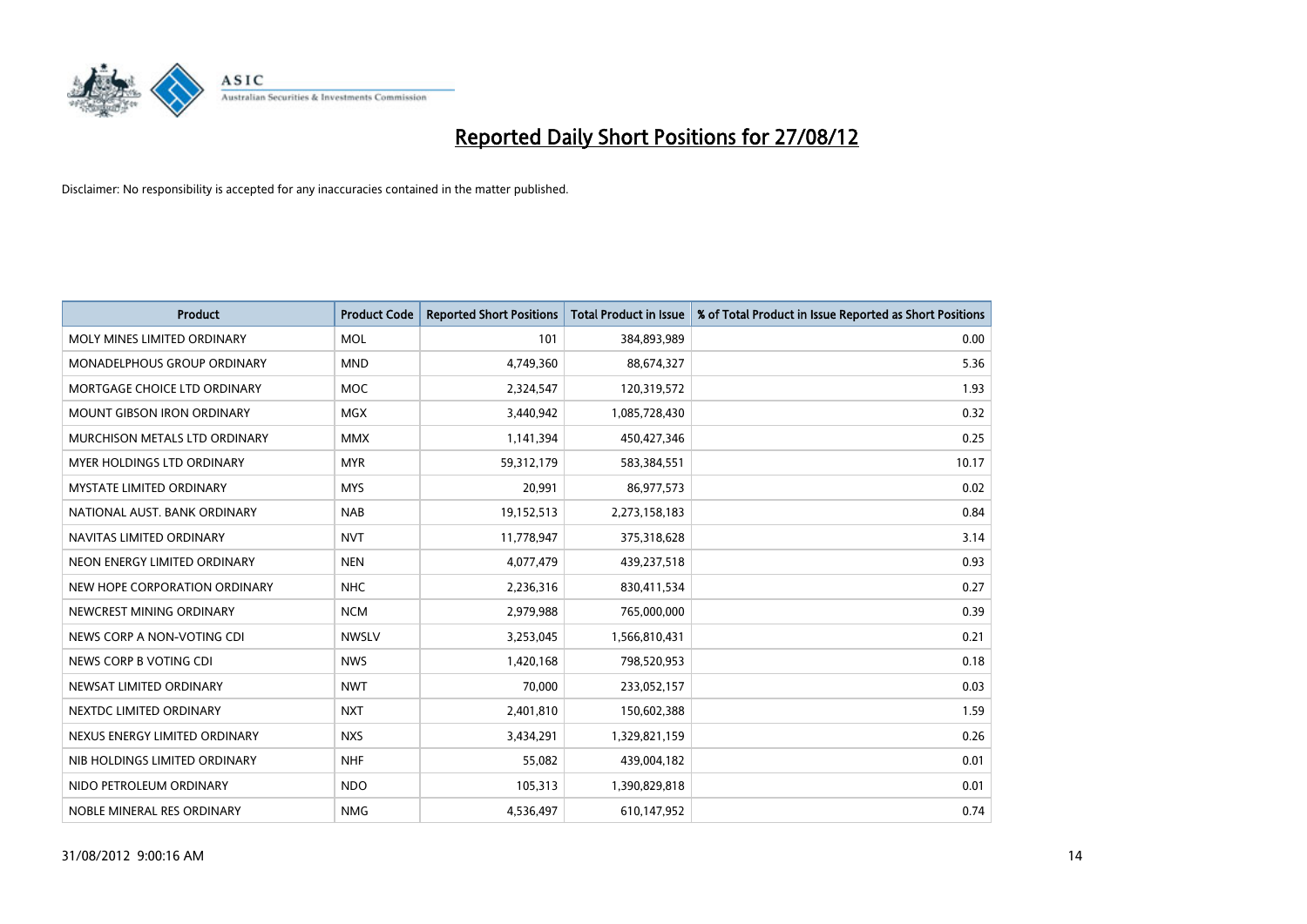

| <b>Product</b>                        | <b>Product Code</b> | <b>Reported Short Positions</b> | <b>Total Product in Issue</b> | % of Total Product in Issue Reported as Short Positions |
|---------------------------------------|---------------------|---------------------------------|-------------------------------|---------------------------------------------------------|
| NORFOLK GROUP ORDINARY                | <b>NFK</b>          | 350                             | 158,890,730                   | 0.00                                                    |
| NORTHERN IRON LTD ORDINARY            | <b>NFE</b>          | 163,699                         | 369,980,113                   | 0.04                                                    |
| NORTHERN STAR ORDINARY                | <b>NST</b>          | 1,341,933                       | 410,514,273                   | 0.33                                                    |
| NRW HOLDINGS LIMITED ORDINARY         | <b>NWH</b>          | 2,721,430                       | 278,888,011                   | 0.98                                                    |
| NUFARM LIMITED ORDINARY               | <b>NUF</b>          | 6,145,117                       | 262,142,247                   | 2.34                                                    |
| OAKTON LIMITED ORDINARY               | <b>OKN</b>          | 184,272                         | 91,721,874                    | 0.20                                                    |
| OCEANAGOLD CORP. CHESS DEPOSITARY INT | <b>OGC</b>          | 497,549                         | 262,982,710                   | 0.19                                                    |
| OIL SEARCH LTD ORDINARY               | OSH                 | 5,471,986                       | 1,331,356,047                 | 0.41                                                    |
| OM HOLDINGS LIMITED ORDINARY          | <b>OMH</b>          | 4,509,847                       | 604,105,150                   | 0.75                                                    |
| ORICA LIMITED ORDINARY                | ORI                 | 1,721,738                       | 365,642,802                   | 0.47                                                    |
| ORIGIN ENERGY ORDINARY                | <b>ORG</b>          | 6,183,780                       | 1,089,633,153                 | 0.57                                                    |
| OROCOBRE LIMITED ORDINARY             | <b>ORE</b>          | 123,094                         | 103,195,029                   | 0.12                                                    |
| OROTONGROUP LIMITED ORDINARY          | <b>ORL</b>          | 165,929                         | 40,880,902                    | 0.41                                                    |
| OZ MINERALS ORDINARY                  | OZL                 | 7,308,154                       | 303,470,022                   | 2.41                                                    |
| <b>PACIFIC BRANDS ORDINARY</b>        | <b>PBG</b>          | 5,709,049                       | 912,915,695                   | 0.63                                                    |
| PALADIN ENERGY LTD ORDINARY           | <b>PDN</b>          | 64,213,248                      | 835,645,290                   | 7.68                                                    |
| PANAUST LIMITED ORDINARY              | <b>PNA</b>          | 4,029,272                       | 604,599,995                   | 0.67                                                    |
| PANCONTINENTAL OIL ORDINARY           | PCL                 | 200,000                         | 1,148,744,096                 | 0.02                                                    |
| PANORAMIC RESOURCES ORDINARY          | PAN                 | 4,118,024                       | 255,681,195                   | 1.61                                                    |
| PAPERLINX LIMITED ORDINARY            | <b>PPX</b>          | 1,442,961                       | 609,280,761                   | 0.24                                                    |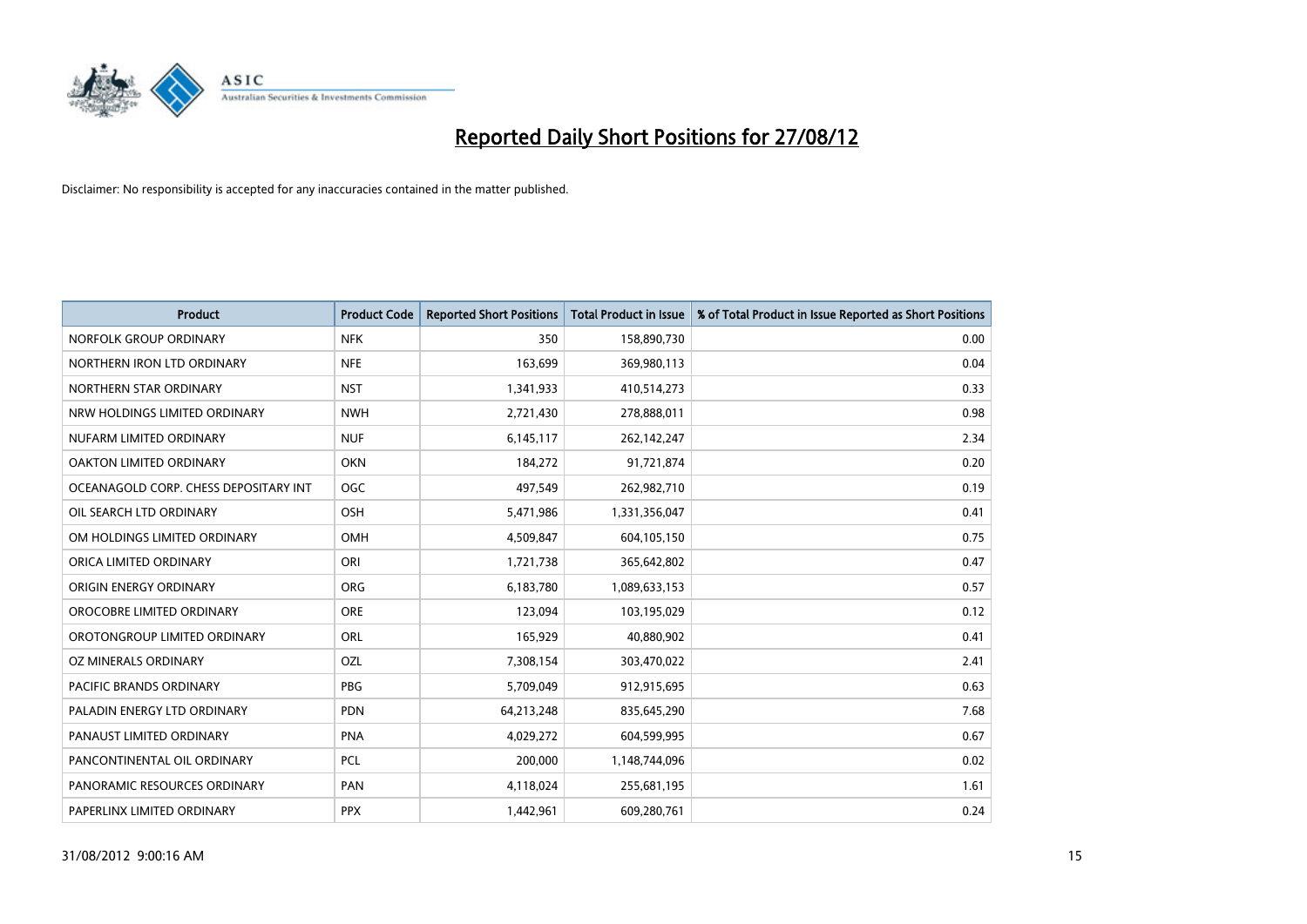

| <b>Product</b>                      | <b>Product Code</b> | <b>Reported Short Positions</b> | <b>Total Product in Issue</b> | % of Total Product in Issue Reported as Short Positions |
|-------------------------------------|---------------------|---------------------------------|-------------------------------|---------------------------------------------------------|
| PAPILLON RES LTD ORDINARY           | <b>PIR</b>          | 570,275                         | 245,819,121                   | 0.23                                                    |
| PEET LIMITED ORDINARY               | <b>PPC</b>          | 1,699,317                       | 320,170,604                   | 0.53                                                    |
| PERILYA LIMITED ORDINARY            | PEM                 | 195,728                         | 769,316,426                   | 0.03                                                    |
| PERPETUAL LIMITED ORDINARY          | <b>PPT</b>          | 2,305,145                       | 41,980,678                    | 5.49                                                    |
| PERSEUS MINING LTD ORDINARY         | PRU                 | 11,340,341                      | 457,962,088                   | 2.48                                                    |
| PHARMAXIS LTD ORDINARY              | <b>PXS</b>          | 4,584,982                       | 307,888,389                   | 1.49                                                    |
| PLATINUM ASSET ORDINARY             | <b>PTM</b>          | 10,045,566                      | 561,347,878                   | 1.79                                                    |
| PLATINUM AUSTRALIA ORDINARY         | <b>PLA</b>          | 836,127                         | 504,968,043                   | 0.17                                                    |
| PMI GOLD CORP CDI 1:1               | <b>PVM</b>          | 134,449                         | 71,705,667                    | 0.19                                                    |
| PMP LIMITED ORDINARY                | <b>PMP</b>          | 71,219                          | 323,781,124                   | 0.02                                                    |
| PREMIER INVESTMENTS ORDINARY        | <b>PMV</b>          | 785,997                         | 155,260,478                   | 0.51                                                    |
| PRIMA BIOMED LTD ORDINARY           | PRR                 | 4,003,477                       | 1,066,063,388                 | 0.38                                                    |
| PRIMARY HEALTH CARE ORDINARY        | <b>PRY</b>          | 20,025,580                      | 501,717,314                   | 3.99                                                    |
| PRIMEAG AUSTRALIA ORDINARY          | PAG                 | 77,189                          | 266,394,444                   | 0.03                                                    |
| PROGRAMMED ORDINARY                 | <b>PRG</b>          | 584,315                         | 118,175,280                   | 0.49                                                    |
| <b>QANTAS AIRWAYS ORDINARY</b>      | QAN                 | 16,145,033                      | 2,265,123,620                 | 0.71                                                    |
| <b>OBE INSURANCE GROUP ORDINARY</b> | <b>OBE</b>          | 55,435,483                      | 1,181,684,901                 | 4.69                                                    |
| OR NATIONAL LIMITED ORDINARY        | <b>ORN</b>          | 16,172,459                      | 2,440,000,000                 | 0.66                                                    |
| ORXPHARMA LTD ORDINARY              | <b>QRX</b>          | 151,980                         | 144,577,206                   | 0.11                                                    |
| <b>QUBE LOGISTICS HLDG ORDINARY</b> | QUB                 | 6,352,443                       | 921,407,185                   | 0.69                                                    |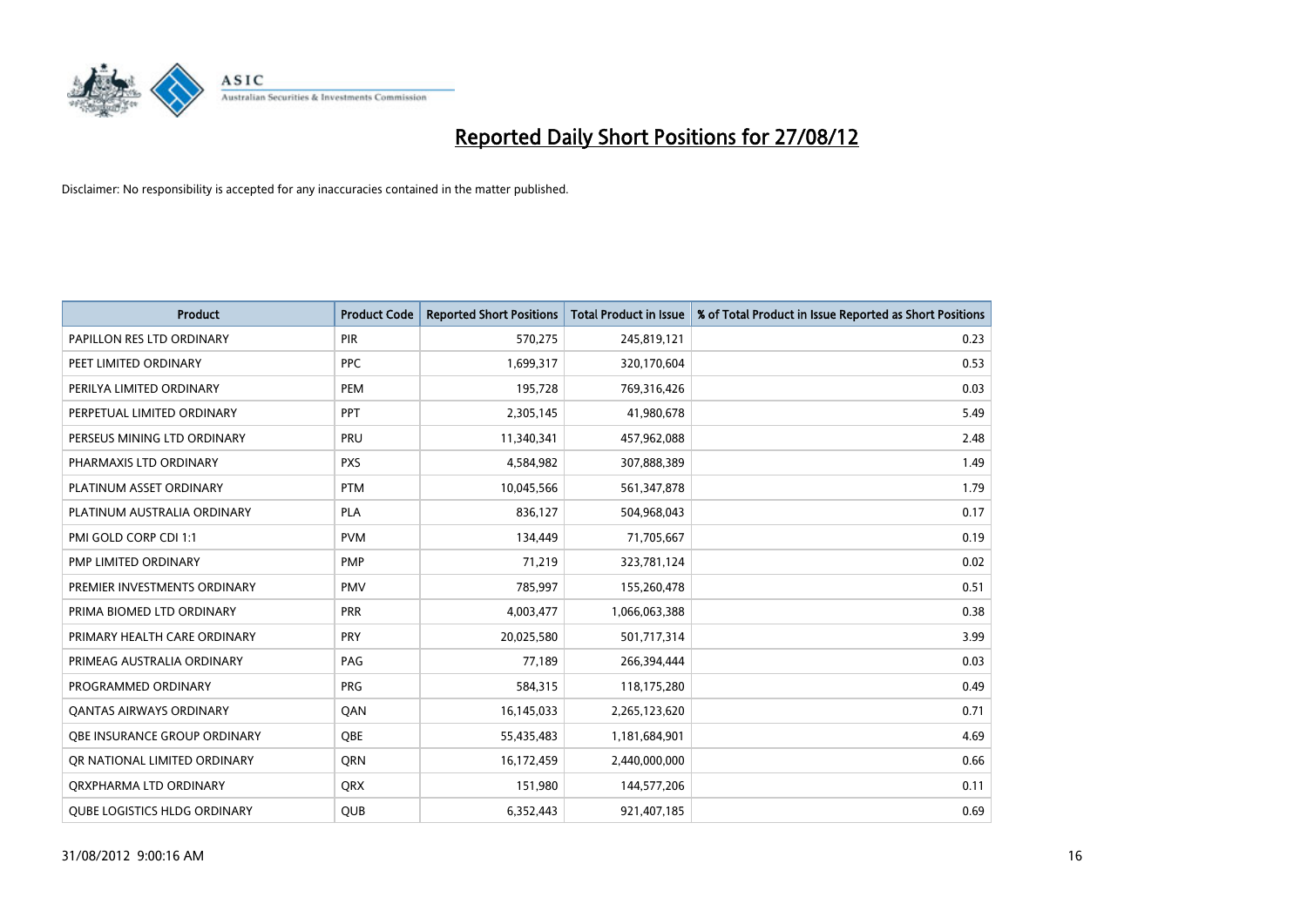

| <b>Product</b>                      | <b>Product Code</b> | <b>Reported Short Positions</b> | <b>Total Product in Issue</b> | % of Total Product in Issue Reported as Short Positions |
|-------------------------------------|---------------------|---------------------------------|-------------------------------|---------------------------------------------------------|
| RAMELIUS RESOURCES ORDINARY         | <b>RMS</b>          | 3,604,658                       | 336,116,949                   | 1.07                                                    |
| RAMSAY HEALTH CARE ORDINARY         | <b>RHC</b>          | 2,976,354                       | 202,081,252                   | 1.47                                                    |
| RANGE RESOURCES LTD ORDINARY        | <b>RRS</b>          | 233,488                         | 2,118,880,660                 | 0.01                                                    |
| <b>RCR TOMLINSON ORDINARY</b>       | <b>RCR</b>          | 32,946                          | 131,444,875                   | 0.03                                                    |
| <b>REA GROUP ORDINARY</b>           | <b>REA</b>          | 282,967                         | 131,714,699                   | 0.21                                                    |
| <b>RECKON LIMITED ORDINARY</b>      | <b>RKN</b>          | 703,378                         | 129,488,015                   | 0.54                                                    |
| <b>RED 5 LIMITED ORDINARY</b>       | <b>RED</b>          | 240.468                         | 135,488,008                   | 0.18                                                    |
| RED EMPEROR RESOURCE ORDINARY       | <b>RMP</b>          | 4,500                           | 266,234,221                   | 0.00                                                    |
| RED FORK ENERGY ORDINARY            | <b>RFE</b>          | 1,451,165                       | 310,324,853                   | 0.47                                                    |
| REDBANK ENERGY LTD ORDINARY         | AEJ                 | 13                              | 786,287                       | 0.00                                                    |
| REGIS RESOURCES ORDINARY            | <b>RRL</b>          | 975,455                         | 453,366,465                   | 0.22                                                    |
| RESMED INC CDI 10:1                 | <b>RMD</b>          | 1,935,561                       | 1,556,242,300                 | 0.12                                                    |
| RESOLUTE MINING ORDINARY            | <b>RSG</b>          | 3,070,293                       | 628,628,623                   | 0.49                                                    |
| <b>RESOURCE GENERATION ORDINARY</b> | <b>RES</b>          | 173                             | 262,895,652                   | 0.00                                                    |
| RETAIL FOOD GROUP ORDINARY          | <b>RFG</b>          | 60                              | 108,910,114                   | 0.00                                                    |
| REVERSE CORP LIMITED ORDINARY       | <b>REF</b>          | 100                             | 92,382,175                    | 0.00                                                    |
| REX MINERALS LIMITED ORDINARY       | <b>RXM</b>          | 519,377                         | 188,907,284                   | 0.27                                                    |
| RHG LIMITED ORDINARY                | <b>RHG</b>          | 36,083                          | 308,483,177                   | 0.01                                                    |
| <b>RIALTO ENERGY ORDINARY</b>       | <b>RIA</b>          | 14,233                          | 672,259,992                   | 0.00                                                    |
| RIDLEY CORPORATION ORDINARY         | <b>RIC</b>          | 1,465                           | 307,817,071                   | 0.00                                                    |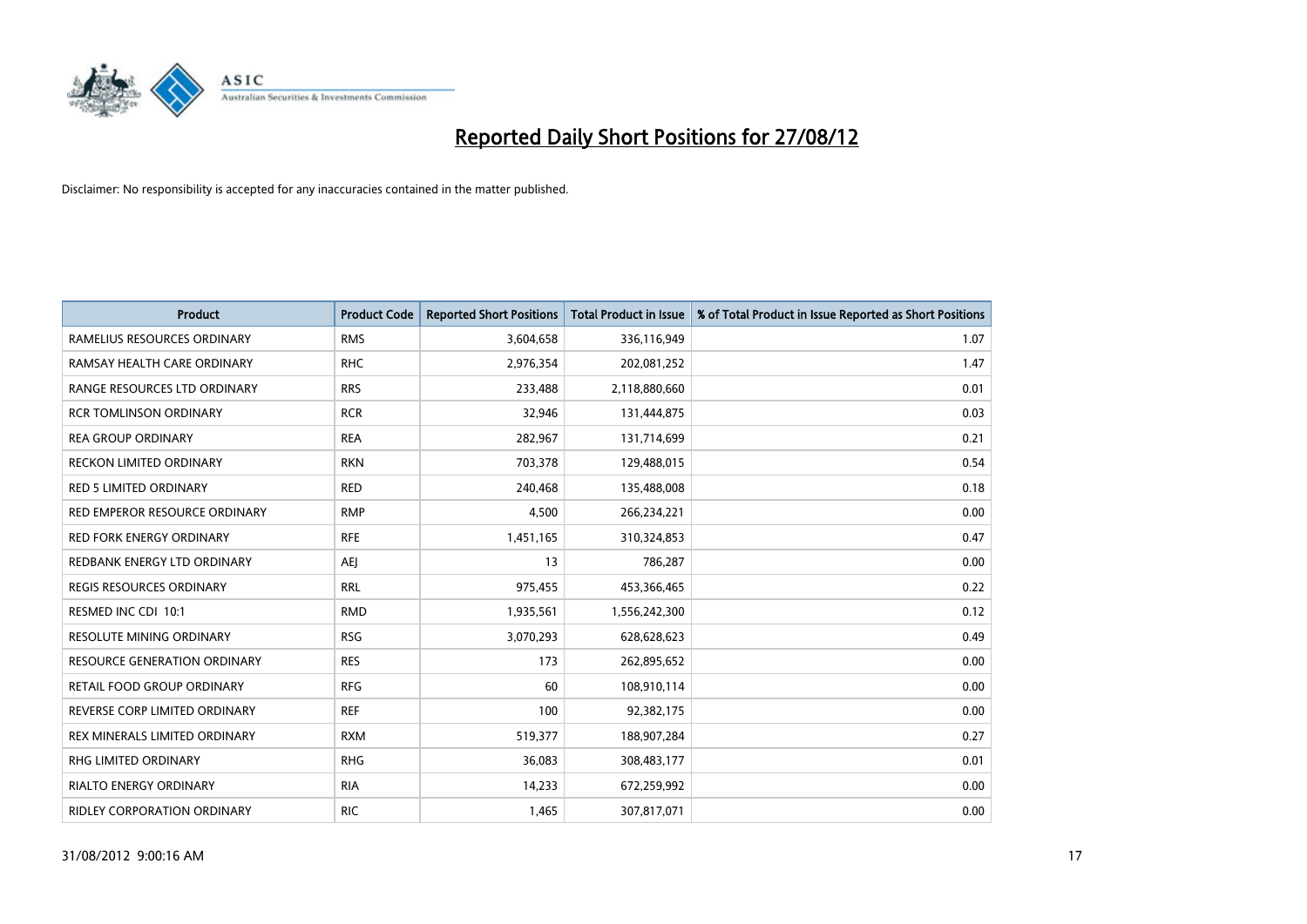

| <b>Product</b>                   | <b>Product Code</b> | <b>Reported Short Positions</b> | <b>Total Product in Issue</b> | % of Total Product in Issue Reported as Short Positions |
|----------------------------------|---------------------|---------------------------------|-------------------------------|---------------------------------------------------------|
| RIO TINTO LIMITED ORDINARY       | <b>RIO</b>          | 17,493,690                      | 435,758,720                   | 4.01                                                    |
| ROC OIL COMPANY ORDINARY         | <b>ROC</b>          | 2,995,475                       | 683,235,552                   | 0.44                                                    |
| <b>RURALCO HOLDINGS ORDINARY</b> | <b>RHL</b>          | 12,000                          | 55,019,284                    | 0.02                                                    |
| SABRE RESOURCES ORDINARY         | <b>SBR</b>          | 822,971                         | 126,702,997                   | 0.65                                                    |
| SAI GLOBAL LIMITED ORDINARY      | SAI                 | 2,490,893                       | 204,749,512                   | 1.22                                                    |
| SALMAT LIMITED ORDINARY          | <b>SLM</b>          | 2,664,647                       | 159,802,174                   | 1.67                                                    |
| SAMSON OIL & GAS LTD ORDINARY    | <b>SSN</b>          | 3,560,250                       | 1,787,432,299                 | 0.20                                                    |
| SANDFIRE RESOURCES ORDINARY      | <b>SFR</b>          | 4,528,966                       | 151,557,635                   | 2.99                                                    |
| SANTOS LTD ORDINARY              | <b>STO</b>          | 4,714,514                       | 953,040,726                   | 0.49                                                    |
| SARACEN MINERAL ORDINARY         | <b>SAR</b>          | 4,218,083                       | 594,815,640                   | 0.71                                                    |
| SEDGMAN LIMITED ORDINARY         | <b>SDM</b>          | 153,376                         | 214,292,930                   | 0.07                                                    |
| <b>SEEK LIMITED ORDINARY</b>     | <b>SEK</b>          | 10,903,074                      | 337,101,307                   | 3.23                                                    |
| SENEX ENERGY LIMITED ORDINARY    | <b>SXY</b>          | 4,946,813                       | 1,138,734,837                 | 0.43                                                    |
| SERVCORP LIMITED ORDINARY        | SRV                 | 140                             | 98,440,807                    | 0.00                                                    |
| SERVICE STREAM ORDINARY          | SSM                 | 400                             | 283,418,867                   | 0.00                                                    |
| SEVEN GROUP HOLDINGS ORDINARY    | <b>SVW</b>          | 1,704,534                       | 307,410,281                   | 0.55                                                    |
| SEVEN WEST MEDIA LTD ORDINARY    | <b>SWM</b>          | 18,498,948                      | 999,160,872                   | 1.85                                                    |
| SIGMA PHARMACEUTICAL ORDINARY    | SIP                 | 5,712,275                       | 1,186,303,520                 | 0.48                                                    |
| SILEX SYSTEMS ORDINARY           | <b>SLX</b>          | 811,422                         | 170,143,997                   | 0.48                                                    |
| SILVER LAKE RESOURCE ORDINARY    | <b>SLR</b>          | 8,475,310                       | 225,493,476                   | 3.76                                                    |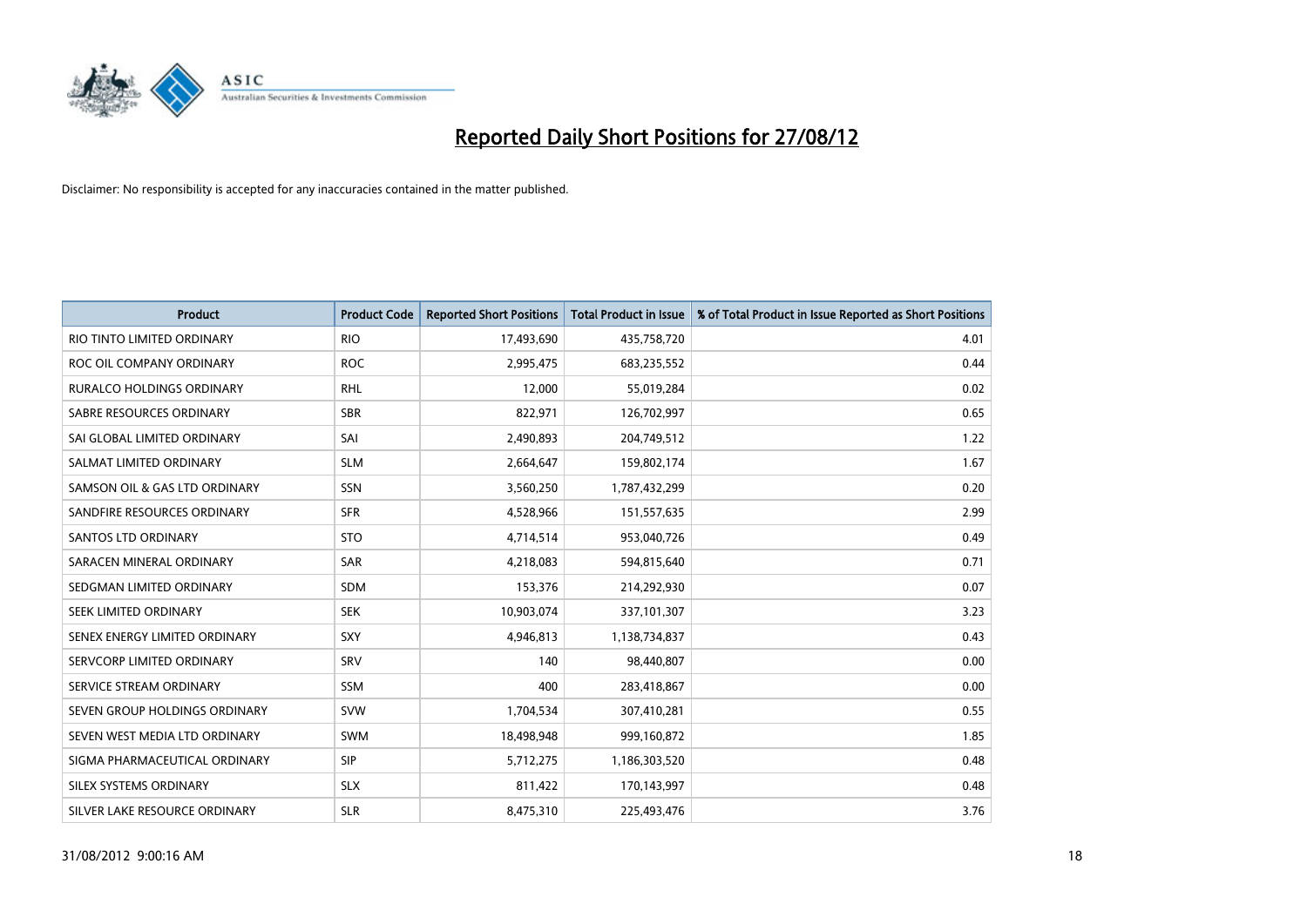

| <b>Product</b>                           | <b>Product Code</b> | <b>Reported Short Positions</b> | <b>Total Product in Issue</b> | % of Total Product in Issue Reported as Short Positions |
|------------------------------------------|---------------------|---------------------------------|-------------------------------|---------------------------------------------------------|
| SIMS METAL MGMT LTD ORDINARY             | SGM                 | 9,878,433                       | 204,830,045                   | 4.82                                                    |
| SINGAPORE TELECOMM. CHESS DEPOSITARY INT | <b>SGT</b>          | 9,871,540                       | 154,444,714                   | 6.39                                                    |
| SIRTEX MEDICAL ORDINARY                  | <b>SRX</b>          | 43,374                          | 55,768,136                    | 0.08                                                    |
| SKILLED GROUP LTD ORDINARY               | <b>SKE</b>          | 888                             | 233,487,276                   | 0.00                                                    |
| SKYCITY ENT GRP LTD ORDINARY             | <b>SKC</b>          | 55,101                          | 576,958,340                   | 0.01                                                    |
| <b>SLATER &amp; GORDON ORDINARY</b>      | <b>SGH</b>          | 1,001                           | 168,600,731                   | 0.00                                                    |
| SMS MANAGEMENT, ORDINARY                 | <b>SMX</b>          | 776,438                         | 68,464,436                    | 1.13                                                    |
| SONIC HEALTHCARE ORDINARY                | <b>SHL</b>          | 5,737,861                       | 390,969,875                   | 1.47                                                    |
| SOUL PATTINSON (W.H) ORDINARY            | SOL                 | 3,817                           | 239,395,320                   | 0.00                                                    |
| SOUTH BOULDER MINES ORDINARY             | <b>STB</b>          | 90,969                          | 126,732,826                   | 0.07                                                    |
| SP AUSNET STAPLED SECURITIES             | <b>SPN</b>          | 2,040,525                       | 3,339,620,165                 | 0.06                                                    |
| SPARK INFRASTRUCTURE STAPLED NOTE & UNIT | SKI                 | 36,118,264                      | 1,326,734,264                 | 2.72                                                    |
| SPDR 200 FUND ETF UNITS                  | <b>STW</b>          | 132,388                         | 50,259,567                    | 0.26                                                    |
| SPECIALTY FASHION ORDINARY               | <b>SFH</b>          | 2,440,932                       | 192,236,121                   | 1.27                                                    |
| ST BARBARA LIMITED ORDINARY              | <b>SBM</b>          | 11,343,088                      | 325,615,389                   | 3.48                                                    |
| STANMORE COAL LTD ORDINARY               | <b>SMR</b>          | 32,870                          | 179,409,108                   | 0.02                                                    |
| STARPHARMA HOLDINGS ORDINARY             | SPL                 | 2,666,590                       | 282,787,260                   | 0.94                                                    |
| STHN CROSS MEDIA ORDINARY                | <b>SXL</b>          | 16,570,068                      | 704,858,525                   | 2.35                                                    |
| STOCKLAND UNITS/ORD STAPLED              | <b>SGP</b>          | 7,120,612                       | 2,203,157,963                 | 0.32                                                    |
| STRAITS RES LTD. ORDINARY                | SRQ                 | 74,634                          | 456,529,474                   | 0.02                                                    |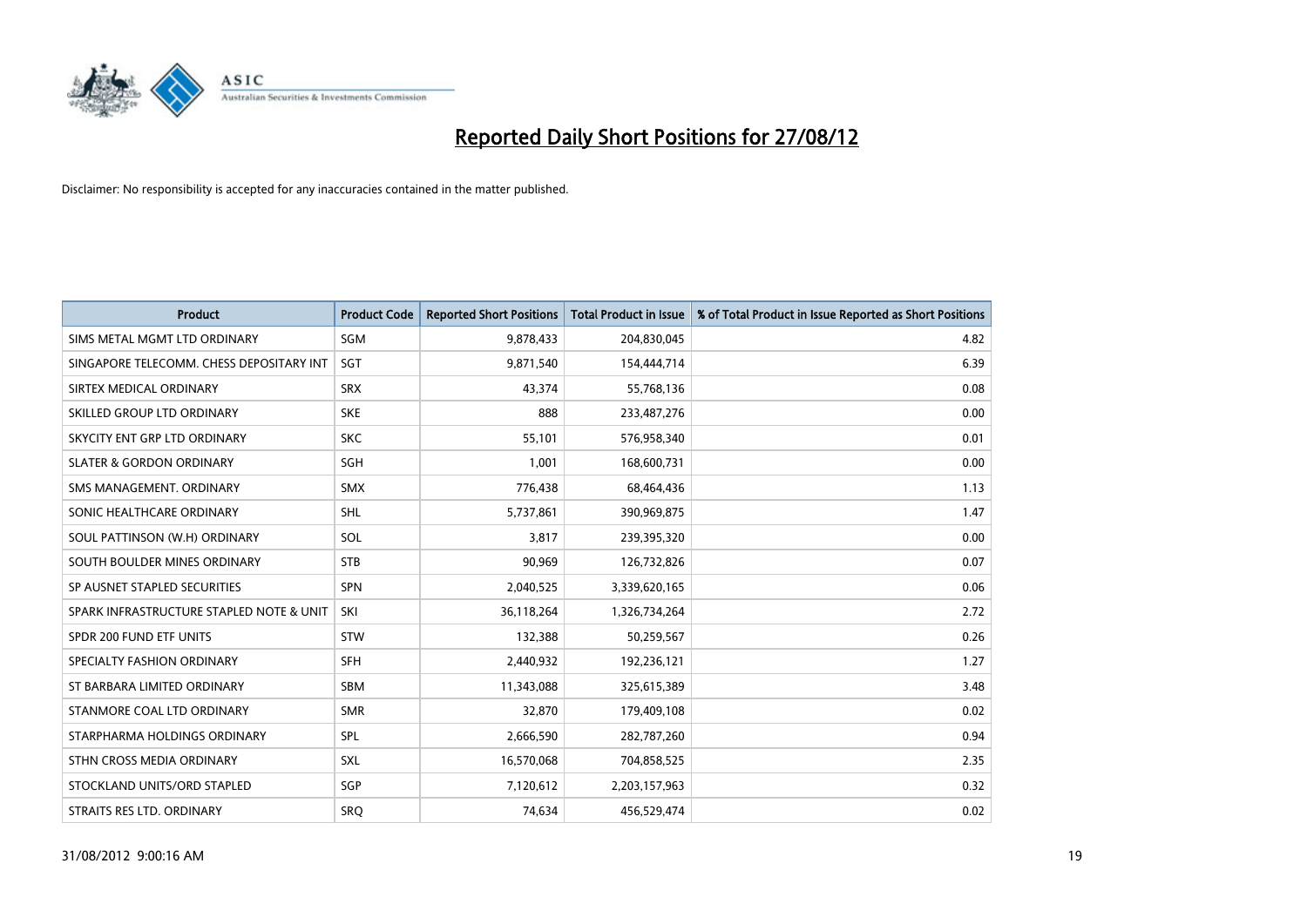

| <b>Product</b>                       | <b>Product Code</b> | <b>Reported Short Positions</b> | <b>Total Product in Issue</b> | % of Total Product in Issue Reported as Short Positions |
|--------------------------------------|---------------------|---------------------------------|-------------------------------|---------------------------------------------------------|
| STW COMMUNICATIONS ORDINARY          | SGN                 | 442,736                         | 362,798,351                   | 0.12                                                    |
| SUNCORP GROUP LTD ORDINARY           | <b>SUN</b>          | 9,554,738                       | 1,286,600,980                 | 0.74                                                    |
| SUNDANCE ENERGY ORDINARY             | <b>SEA</b>          | 18,380                          | 277,098,474                   | 0.01                                                    |
| SUNDANCE RESOURCES ORDINARY          | <b>SDL</b>          | 4,525,236                       | 3,049,577,034                 | 0.15                                                    |
| SUNLAND GROUP LTD ORDINARY           | <b>SDG</b>          | 18,391                          | 196,717,811                   | 0.01                                                    |
| SUPER RET REP LTD ORDINARY           | <b>SUL</b>          | 1,183,882                       | 196,172,971                   | 0.60                                                    |
| SYD AIRPORT STAPLED US PROHIBIT.     | SYD                 | 16,850,224                      | 1,861,210,782                 | 0.91                                                    |
| SYRAH RESOURCES ORDINARY             | <b>SYR</b>          | 35,107                          | 126,723,021                   | 0.03                                                    |
| TABCORP HOLDINGS LTD ORDINARY        | <b>TAH</b>          | 13,223,850                      | 730,113,969                   | 1.81                                                    |
| TANAMI GOLD NL ORDINARY              | <b>TAM</b>          | 199,068                         | 261,132,677                   | 0.08                                                    |
| TAP OIL LIMITED ORDINARY             | <b>TAP</b>          | 535,736                         | 241,295,311                   | 0.22                                                    |
| TASSAL GROUP LIMITED ORDINARY        | <b>TGR</b>          | 197,712                         | 146,304,404                   | 0.14                                                    |
| TATTS GROUP LTD ORDINARY             | <b>TTS</b>          | 8,508,378                       | 1,362,919,733                 | 0.62                                                    |
| <b>TECHNOLOGY ONE ORDINARY</b>       | <b>TNE</b>          | 2,500                           | 304,980,455                   | 0.00                                                    |
| <b>TELECOM CORPORATION ORDINARY</b>  | <b>TEL</b>          | 17,630,913                      | 1,856,780,364                 | 0.95                                                    |
| <b>TELSTRA CORPORATION, ORDINARY</b> | <b>TLS</b>          | 18,094,693                      | 12,443,074,357                | 0.15                                                    |
| TEN NETWORK HOLDINGS ORDINARY        | <b>TEN</b>          | 75,304,056                      | 1,437,204,873                 | 5.24                                                    |
| TERANGA GOLD CORP CDI 1:1            | <b>TGZ</b>          | 156,381                         | 162,197,999                   | 0.10                                                    |
| TEXON PETROLEUM LTD ORDINARY         | <b>TXN</b>          | 41,595                          | 245,039,848                   | 0.02                                                    |
| <b>TFS CORPORATION LTD ORDINARY</b>  | <b>TFC</b>          |                                 | 279,621,829                   | 0.00                                                    |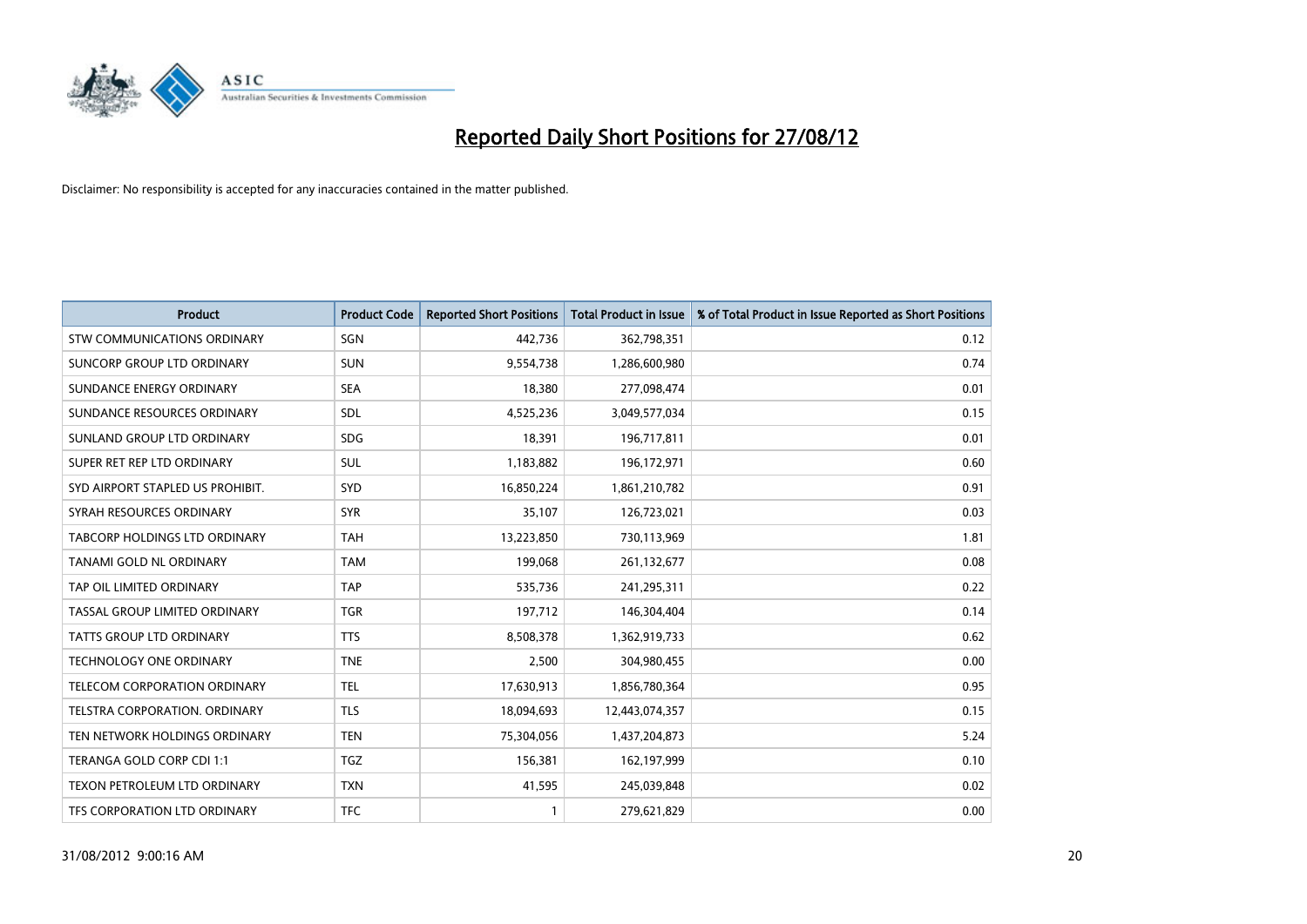

| <b>Product</b>                       | <b>Product Code</b> | <b>Reported Short Positions</b> | <b>Total Product in Issue</b> | % of Total Product in Issue Reported as Short Positions |
|--------------------------------------|---------------------|---------------------------------|-------------------------------|---------------------------------------------------------|
| THE REJECT SHOP ORDINARY             | <b>TRS</b>          | 2,894,948                       | 26,092,220                    | 11.10                                                   |
| THORN GROUP LIMITED ORDINARY         | <b>TGA</b>          | 98,515                          | 146,374,703                   | 0.07                                                    |
| TIGER RESOURCES ORDINARY             | <b>TGS</b>          | 2,700,718                       | 673,470,269                   | 0.40                                                    |
| TOLL HOLDINGS LTD ORDINARY           | <b>TOL</b>          | 19,300,288                      | 717,133,875                   | 2.69                                                    |
| TOX FREE SOLUTIONS ORDINARY          | <b>TOX</b>          | 23,262                          | 115,311,608                   | 0.02                                                    |
| TPG TELECOM LIMITED ORDINARY         | <b>TPM</b>          | 1,974,167                       | 793,808,141                   | 0.25                                                    |
| TRADE ME GROUP ORDINARY              | <b>TME</b>          | 12,203                          | 395,745,510                   | 0.00                                                    |
| TRANSFIELD SERVICES ORDINARY         | <b>TSE</b>          | 4,234,424                       | 517,878,468                   | 0.82                                                    |
| TRANSPACIFIC INDUST, ORDINARY        | <b>TPI</b>          | 5,917,100                       | 1,578,479,491                 | 0.37                                                    |
| TRANSURBAN GROUP TRIPLE STAPLED SEC. | <b>TCL</b>          | 8,314,353                       | 1,461,665,097                 | 0.57                                                    |
| TREASURY WINE ESTATE ORDINARY        | <b>TWE</b>          | 14,639,997                      | 647,227,144                   | 2.26                                                    |
| TROY RESOURCES LTD ORDINARY          | <b>TRY</b>          | 191,111                         | 89,462,649                    | 0.21                                                    |
| UGL LIMITED ORDINARY                 | UGL                 | 7,104,182                       | 166,315,038                   | 4.27                                                    |
| UNILIFE CORPORATION CDI 6:1          | <b>UNS</b>          | 186,653                         | 254,211,852                   | 0.07                                                    |
| UXC LIMITED ORDINARY                 | <b>UXC</b>          | 3,538                           | 305,585,913                   | 0.00                                                    |
| <b>VENTURE MINERALS ORDINARY</b>     | <b>VMS</b>          | 125,674                         | 255,428,560                   | 0.05                                                    |
| VIRGIN AUS HLDG LTD ORDINARY         | VAH                 | 22,061,217                      | 2,210,197,600                 | 1.00                                                    |
| VITERRA INC CDI 1:1                  | <b>VTA</b>          | 10                              | 68,629,939                    | 0.00                                                    |
| WAH NAM INT HLDG LTD ORDINARY        | <b>WNI</b>          | 91,872                          | 7,224,094,327                 | 0.00                                                    |
| <b>WATPAC LIMITED ORDINARY</b>       | <b>WTP</b>          | 115,256                         | 184,332,526                   | 0.06                                                    |